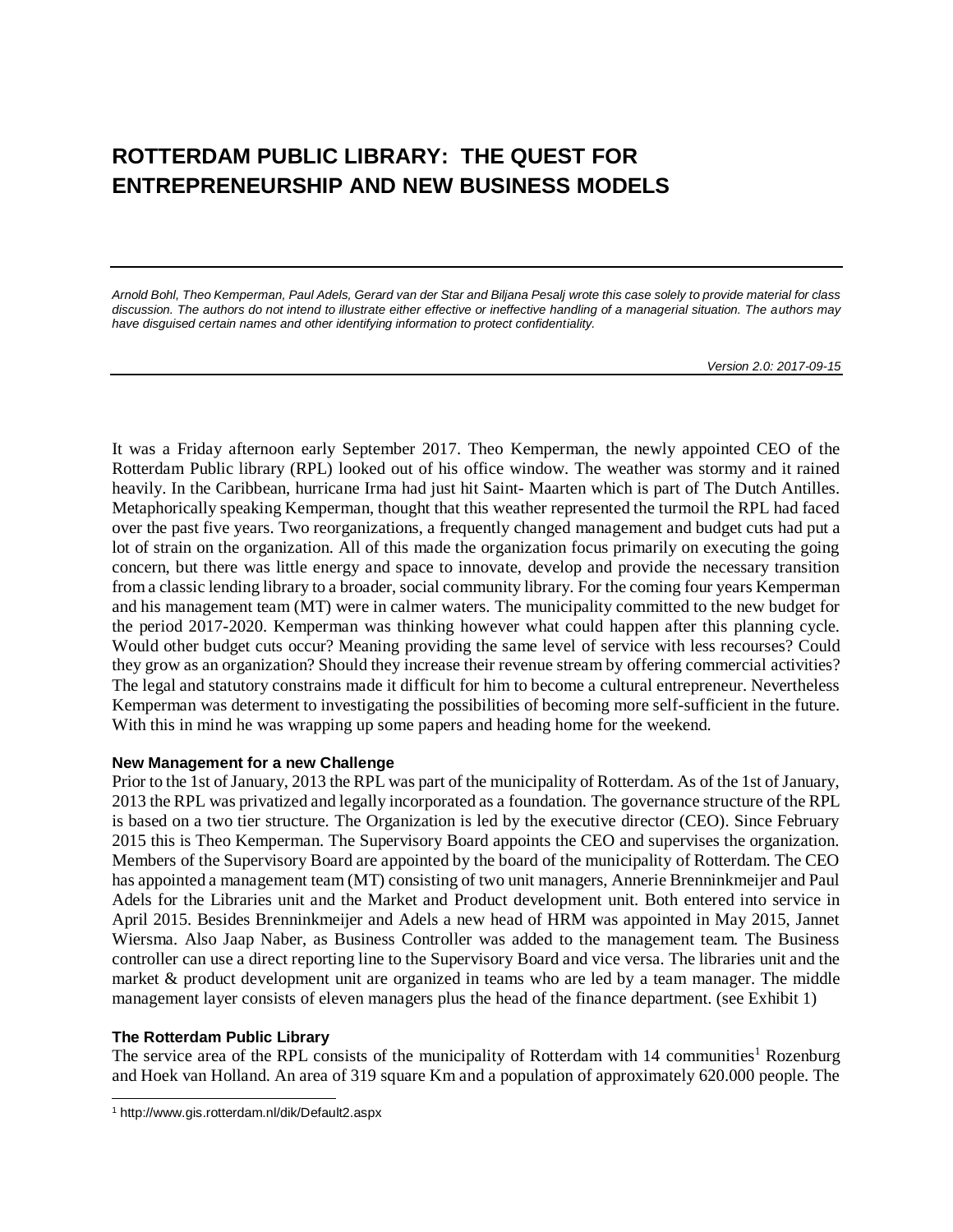civil task of the RPL has been formulated by the Dutch library act in January 2015. It states five core functions (responsibilities) that need to be addressed by the public library (1) to make available knowledge & information, (2) to facilitate learning, (3) to promote reading and a taste for literature, (4) to organize social encounters and debate and (5) to promote art and culture. The RPL meets this assignment by delivering educational, civil and cultural programs in line with the municipal requirements. (See Exhibit 2) In 2016 this resulted in over 549 cultural activities which reached over 39.000 people. The organization is spanning the city with 15 physical locations reaching approximately 230.000 citizens. With a collection of physical and digital materials containing over 700.000 items (books, cd's films etc.) it offers a deep and varied collection<sup>2</sup>. The most remarkable collection of the library is the so-called Erasmus collection. This is the largest collection of the works of Erasmus in the world. There is also the Window of Shanghai collection with about 500 Chinese, English and Chinese-English books donated by the Shanghai Library to the Rotterdam Library. The RPL is proud that contrary to the national trend of a decline in readership<sup>3</sup> the library has managed to increase its number of visitors and readership. 2.3 million Items circulated in 2016.

## Mission

Rotterdam Public Library provides all residents of Rotterdam with access to information, knowledge, language and culture, using various media. It's an attractive meeting spot, physically as well as online, a place where the people of Rotterdam like to be. In RPL people can increase their knowledge, develop their skills and have fun at the same time. In doing so, they can participate in Rotterdam's society in a conscious, critical and active way.

### Recent History

The earliest known foundation for the first public library in Rotterdam were laid in 1604 when money was raised for the 'publycke bibliotheke' also known as the 'Bibliotheca Laurentiana' in de Laurens Church<sup>4</sup>. In 1869 the basis was laid for the library as we know it today and in 2019 the RPL will be celebrating its 150th anniversary. The library not only safeguarded the city's heritage and culture, but it also had a role in ensuring its future. The RPL was found to take responsibility to make information more convenient and accessible to the masses. The RPL had to evolve to meet the changing needs of its stakeholders in order to remain relevant. In line with the municipality's expectations, it provided educational resources and helped to develop the social capital of Rotterdam. Over time its mandate grew along with its physical size. The RPL is the guardian of local heritage, the library helps to create a sense of identity for a population that consists of people of different religions, languages and races. With over 170 different nationalities represented in the city<sup>5</sup>, this is a formidable task. In February 2017 the library expanded its footprint by opening a new branch in Slinge in the South section of Rotterdam. The past five years have been quite a roller coaster for the RPL caused by two major reorganizations in 2012 and 2014, the privatization process in 2013 and the fact that in a relatively short time many directors came and went. The new management effectively appointed in 2015 focused on restoring the basic processes, which had suffered from the aftermath of the privatization and reorganizations, and stabilizing the operations. On the other hand they had to formulate a new vision and strategy for the period 2017-2020. A new dawn and a new phase had arrived. A phase of development and realization. For the coming four years Kemperman and his MT were in calmer waters. The municipality committed to the new budget for this period. Kemperman was thinking however what could happen after this planning cycle. His urge to become more self-sufficient was based on the research<sup>6</sup> undertaken by the committee chaired by Job Cohen on the future of the public library and its place in society (See Exhibit 3).

l

<sup>2</sup> Annual account RPL 2016

<sup>3</sup> http://www.fobid.nl/statistieken

<sup>4</sup> https://wikivisually.com/lang-nl/wiki/Bibliotheek\_Rotterdam

<sup>5</sup> https://rotterdampartners.nl/pers/facts-and-figures/

<sup>6</sup> https://www.kb.nl/sites/default/files/library\_of\_the\_future\_12082014\_def.pdf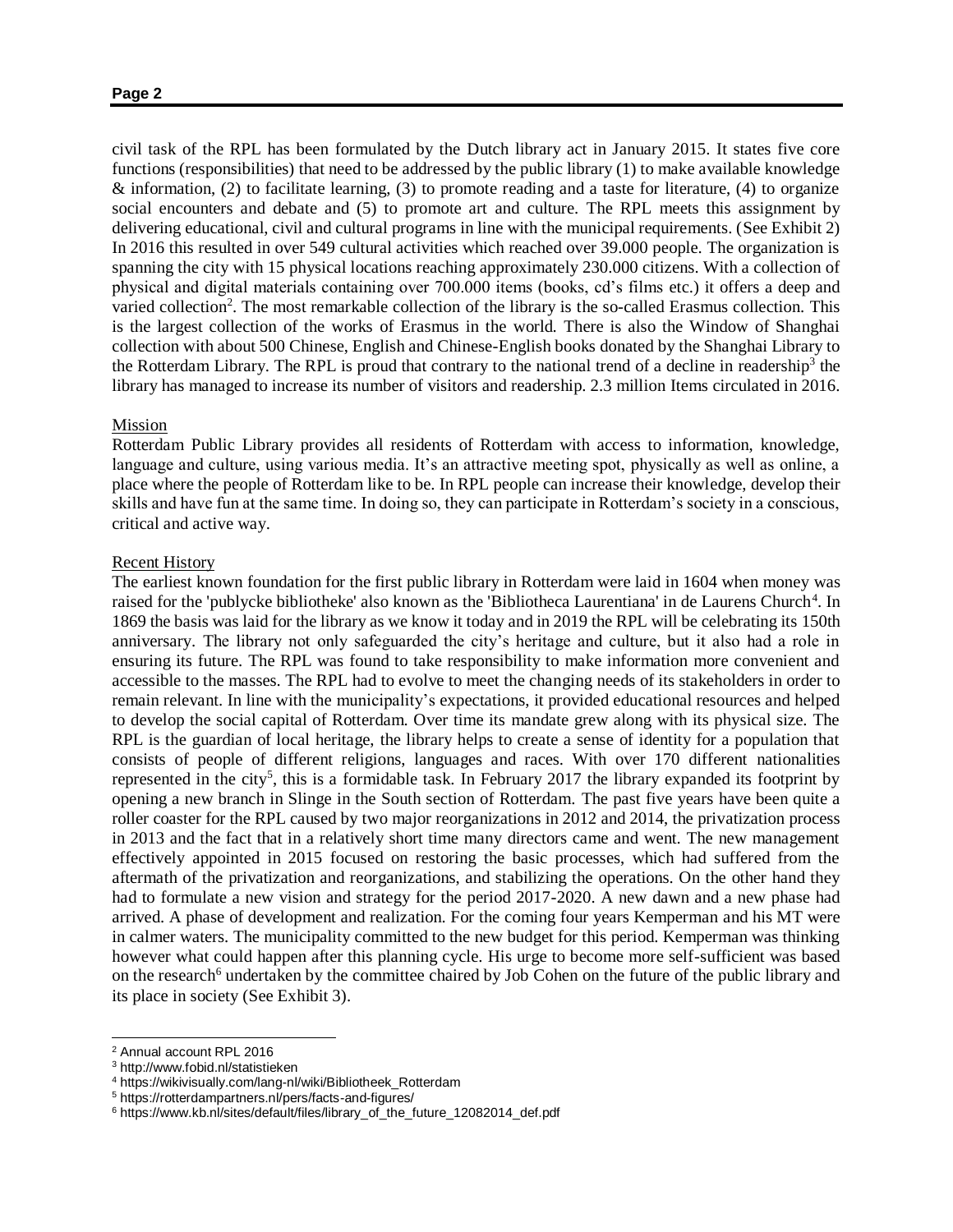## **Strategic Challenges**

## Human Resources

The RPL is since 2013 a privatized foundation and falls under the  $CAO<sup>7</sup>$  public libraries. In 2017 the organization had 244 employees. The public service labor force of the library included librarians, library assistants, and collection and lending service employees. Several departments like IT, marketing & development, HR and finance were staffed with specialists. The average staff tenure was long. Most RPL employees had witnessed many changes over the last few years such as the reorganizations, the introduction of the internet and its development as a mainstream communication and content vehicle, music and food in the library, a greater emphasis on community development and partnerships and recent branch revitalization projects. RPL employees were very passionate and had a strong belief about how service should be delivered to the public. Employees worked hard and were often stretched to the limit as they indicated in the last employee satisfaction survey<sup>8</sup>. In addition, some of the changes that were going on in the world around the RPL were entirely new challenges and these were tested the traditional ways that employees approached customer service and work processes at the library. The new ambition and objectives of the library would mean adjustments for a large part of the workforce. A more customer centered and entrepreneurial attitude were necessary to accommodate the needs and wants of the current customers. Training programs such as digital skills, customer orientation and entrepreneurship had been initiated by the MT to accommodate for a smooth transfer of doing things differently.

## Financial Pressure

The majority of its core operating funds were provided by municipal public funding and small provincial grants for special events and projects. In addition the RPL had some sources of revenue such as fine revenue for late returns of material and subscription fees. Other revenue generating opportunities were somewhat limited. Therefore, financial considerations were very relevant. The RPL had a detailed budget and it accounted for all of its services. Allowing only a small percentage for allocation to new development and innovation. The challenge in public sector organizations such as the public library was to deliver the best service levels possible within the means available. This was an exercise of constant trade-offs as the impact of different programs per euro spent was difficult to quantify. The quality of level of service relative to cost was of major concern to the RPL.

## Business Model Innovation

The RPL provided public services and in doing so created public value. This was also recognized by the municipal who contributes 29 euro per capita to the budget of the RPL. The current business model of the RPL is a traditional model predominantly based on subsidies, subscription and fine collection. Besides that there are a limited amount of commercial activities undertaken. In the central library, space is being leased to third party vendors. An example hereof is the café area. Other such initiatives are being discussed and form part of the new plans to rebuild the central library. In 2016 the various spaces have been rented out to over 200 users<sup>9</sup>. Kemperman is anxious about the fact that the contribution per capita could be reduced overtime and he is determined to investigate new business models to become more self-sufficient. As a social entrepreneur it is necessary to understand the donor value proposition as well as the recipient value proposition. As a not for profit organization Kemperman has to be in two businesses one related to the program activities and the other related to raising charitable subsidies. For this reason a fund raising manager was hired to focus on this process. One of the models under review is a so called infrastructure as a service model. At the moment the library offers 643 study and workstations to outside users. A second

 $\overline{\phantom{a}}$ 

<sup>&</sup>lt;sup>7</sup> The collective labor agreement (CAO) regulates the terms and conditions of employees in their workplace, their duties and the duties of the employer.

<sup>8</sup> Self Evaluation Audit 2015

<sup>9</sup> Anual Report RPL 2016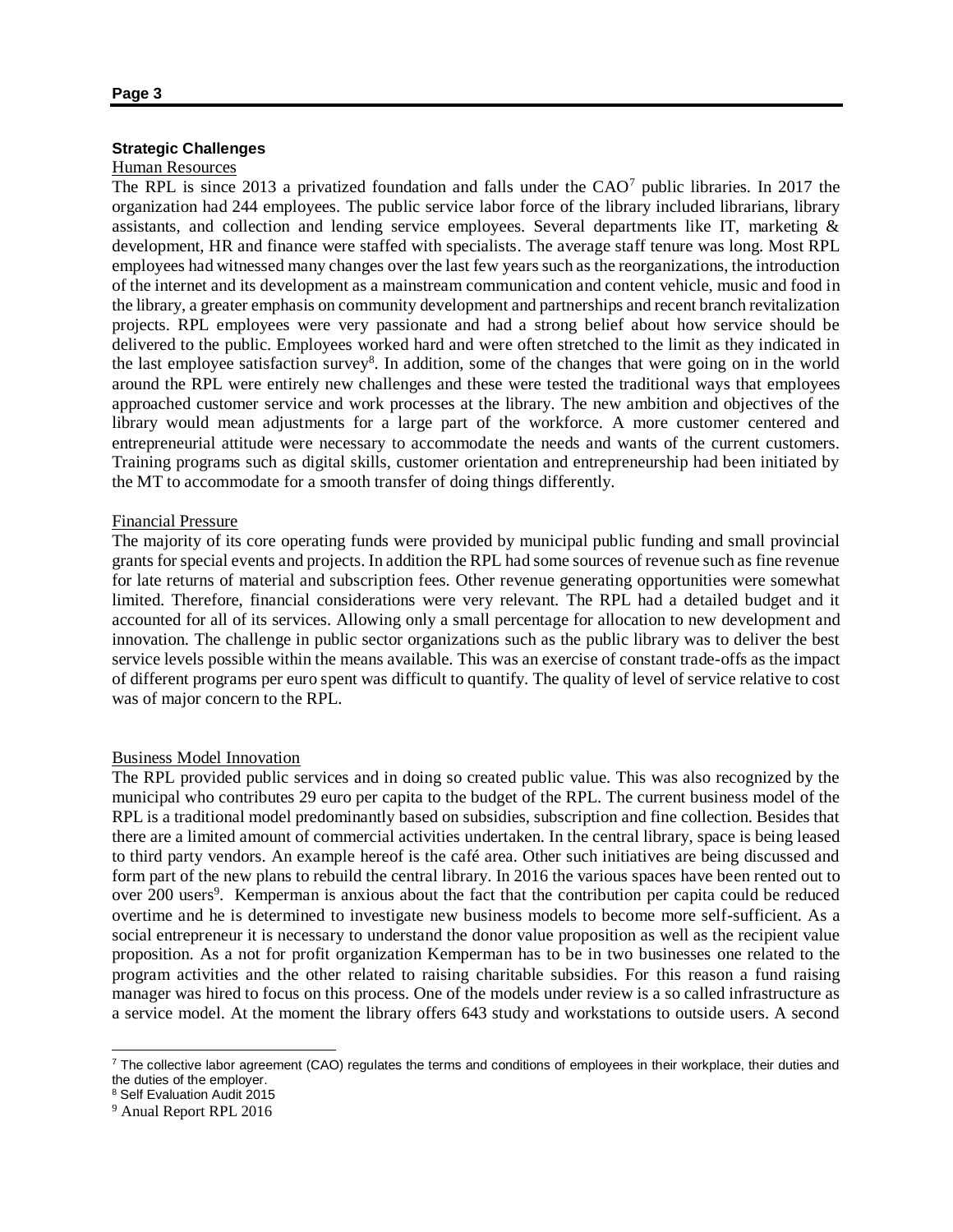model that is reviewed is a platform as a service model. Kemperman is convinced that there are other models one could think of and would like these to be addressed in the next MT meeting.

## Competition

The RPL competed with other organizations for public attention and time. Library users had a variety of options as to where they could spent their time and the internet and social media were certainly emerging as serious competitors in the library space. For the last years a decline in library use could be observed as a national trend<sup>10</sup>. The RPL needed to continually review and measure the use and impact of its services, collections and programming in order to ensure and remain relevant to Rotterdam residents in complex and changing times. The public it attempted to attract was made up of the full spectrum of Rotterdam residents with diverse expectations and needs.

## **The Dutch Library Landscape**

The Netherlands has a population of nearly 17 million and is divided into: the central government, provinces and municipalities / local authorities. The responsibility for the implementation of numerous policy domains - welfare, culture, care and also public libraries - has been decentralized towards the local authorities<sup>11</sup>. In the densely populated western part, a large number of nationalities and cultures can be found. As an international trade and immigrant country this diversity in the population, has a long history. The Netherlands being a place where promotion of freedom of expression has gone hand in hand with entrepreneurship, has developed a large variety of book- and media related industries and library- and information services, ranging from school and public libraries to specialized libraries and the National Library<sup>12</sup> (See Exhibit 4). The number of people who are members of the public libraries decreases. Today, 23% of the Dutch inhabitants is a member of a public library: 4 million. Despite cutbacks, the closely-knit spread of library outlets more or less survives, although the combination of cutbacks and declining visiting numbers mean that outlets are converted into smaller service points, often forming part of a village hall, house of culture or a school (See Exhibit 5). The world is changing. The advent of the Internet has consequences, also for the libraries. Distribution and communication have fundamentally changed our behavior. The economic crisis has led to serious budget cuts. In the mind of many politicians the lending library has almost ended its life cycle. The public library is expected to fulfil a different, more versatile, broader role. The Dutch government and the public libraries are looking for new joint principles for the future of the library in a changing society. Public libraries must be more than the lending library they were mostly. Ultimately a library has been chosen with a community purpose. Libraries, with the municipality as contracting authority, must implement all functions; not per branch, but as a library organization as a whole.

The network of Dutch libraries works closely together and features the following components:

- The national library catalogue including the entire range of all public libraries
- Inter-library lending traffic
- A joint collection plan
- Nationwide digital infrastructure and a digital collection
- A national library card harmonization of membership records / coordination of general terms and conditions for the use of the library
- Service provision to education

Academic libraries, UKB cooperative

l

<sup>10</sup> <http://www.fobid.nl/sites/fobid/files/FOBID%2058.16%20NL%20Library%20Statistics%202015%20def.pdf>

<sup>11</sup> <http://www.fobid.nl/sites/fobid/files/Libraries%20in%20the%20Netherlands%2C%20Koren%202016.pdf>

<sup>12</sup> http://www.fobid.nl/sites/fobid/files/Libraries%20in%20the%20Netherlands%2C%20Koren%202016.pdf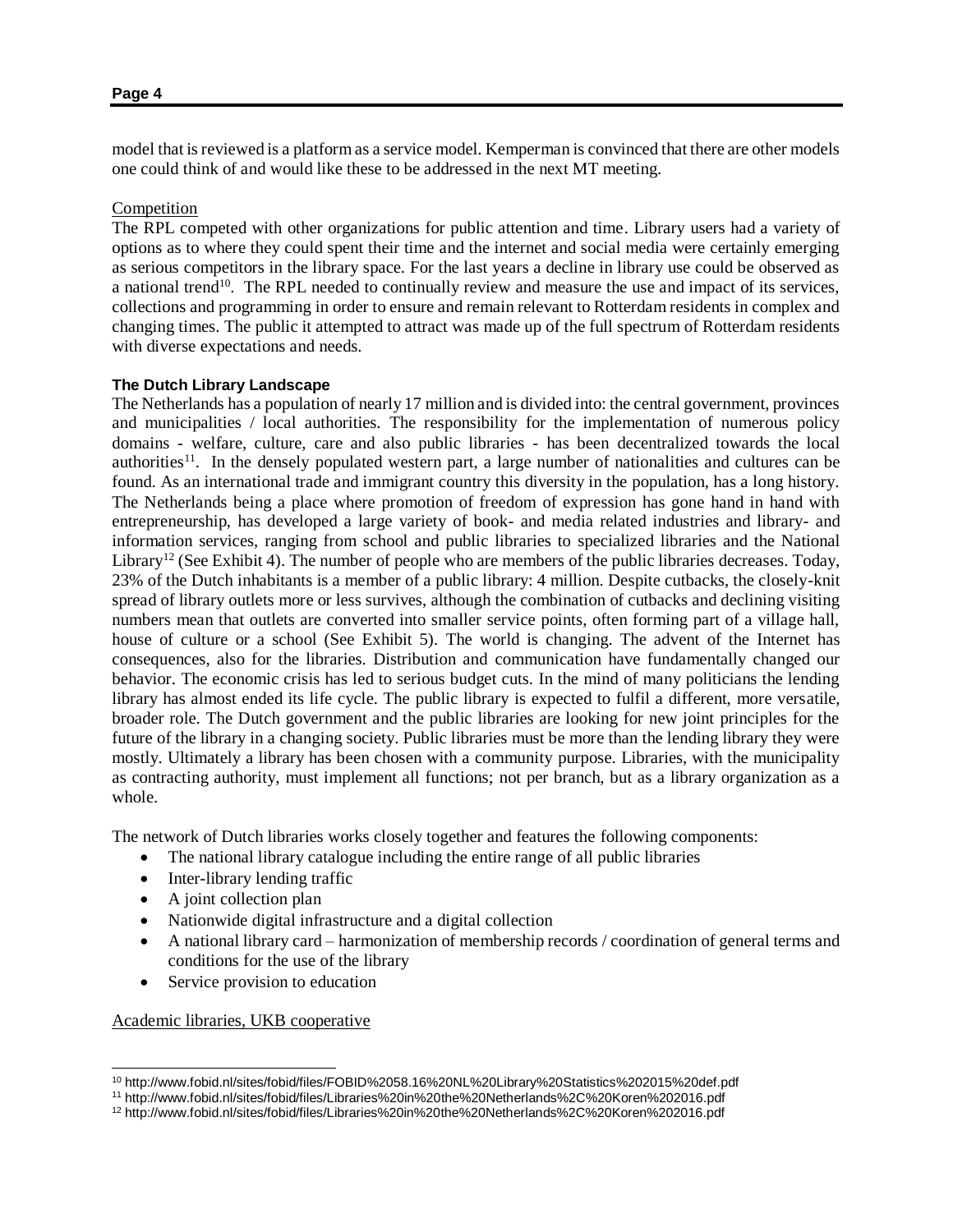Dutch universities have a long academic tradition. The first Dutch university was founded in Leiden in 1575 by prince William of Orange. Today the Netherlands has 14 research universities, all of which offer high-standard education and research. There are three universities of technology, in Delft, Eindhoven and Twente, and one university which focuses on agriculture and life sciences: Wageningen. The remaining ten research universities are broad-based. There are also eight university medical centers. University libraries, increasingly centralized, have a mixed budget: for facilities provided centrally and for resources (acquisition, databases and media) provided by faculties. Innovation started early by the proposal of the Tilburg University to build a new high tech library, in 1992. The cooperation of its library and computer center resulted in Utrecht in the Electronic Library project (1995-1998). Increasing cooperation among the university libraries in this field led to a steering group for innovative projects, later integrated in SURF. (See Exhibit 6). The 13 university libraries are working together in an informal cooperative body, called UKB (1977), which also includes the Koninklijke Bibliotheek (KB, the National Library) in The Hague. Associate members are Open University Netherlands, the Working Group of Special Academic Libraries (WSWB), Netherlands Organization for Scientific Research (NWO) and the Royal Netherlands Academy of Arts and Sciences (KNAW)<sup>13</sup>.

## Libraries in Higher Education: Universities of Applied Sciences, SHB cooperative

In the last decades a concentration of Higher Education institutes has taken place, the merger also included name changes into Universities of Applied Sciences. There are about 40 other higher education libraries, of which 32 form part of the SHB (Samenwerkingsverband Hogeschool Bibliotheken), the cooperative body of higher education libraries in the Netherlands.

## National Library: Koninklijke Bibliotheek, the power of the network

The Koninklijke Bibliotheek, the National Library of the Netherlands was founded in 1798, starting with the decision of the parliament of the Republic to turn the collection of the fled Governor, Stadhouder Willem V, into a national library. As the wall decoration in the KB tells: the royal sound has its roots in the revolution! The first 5500 items have grown into 7 million; the title National Library was only legally attributed in 1982, when the KB moved to its current premises next to the Central Railway Station in The Hague. The systematic acquisition of all Dutch titles only started in 1974, there is no legal deposit, but publishers deliver these items on a voluntary basis. Now, the KB is the central deposit library for all printed and some electronic publications produced in the Netherlands, and also serves as an international deposit library for e-journals. It is responsible for the coordination of national preservation and digitization projects. The library furthermore compiles a variety of national special collections in the humanities and social sciences, and research collections related to Dutch culture, history and language.

## Public Libraries

 $\overline{\phantom{a}}$ 

Public libraries have been introduced around 1900, on initiative of well to do liberals, church groups and the labor organizations. This diversity in the roots of the public library service disappeared in the 1950ies when all libraries became truly public without denomination, are professionally run libraries and members of the Netherlands Public Library Association (VOB). Currently, the public library network in the Netherlands comprises 156 public library organizations (legal form: non-profit foundations) and 9 provincial library service organizations with a total of approximately 1000 libraries and service points (2015).

## National Innovation Agenda

Building on the new library law the Association of Public Libraries (VOB) agreed on a national Innovation Agenda, a guiding framework for innovation in the library network and in both the physical and digital domain. Innovation covers developing ideas as well as the dissemination and implementation of innovation.

<sup>13</sup> http://www.fobid.nl/sites/fobid/files/Libraries%20in%20the%20Netherlands%2C%20Koren%202016.pdf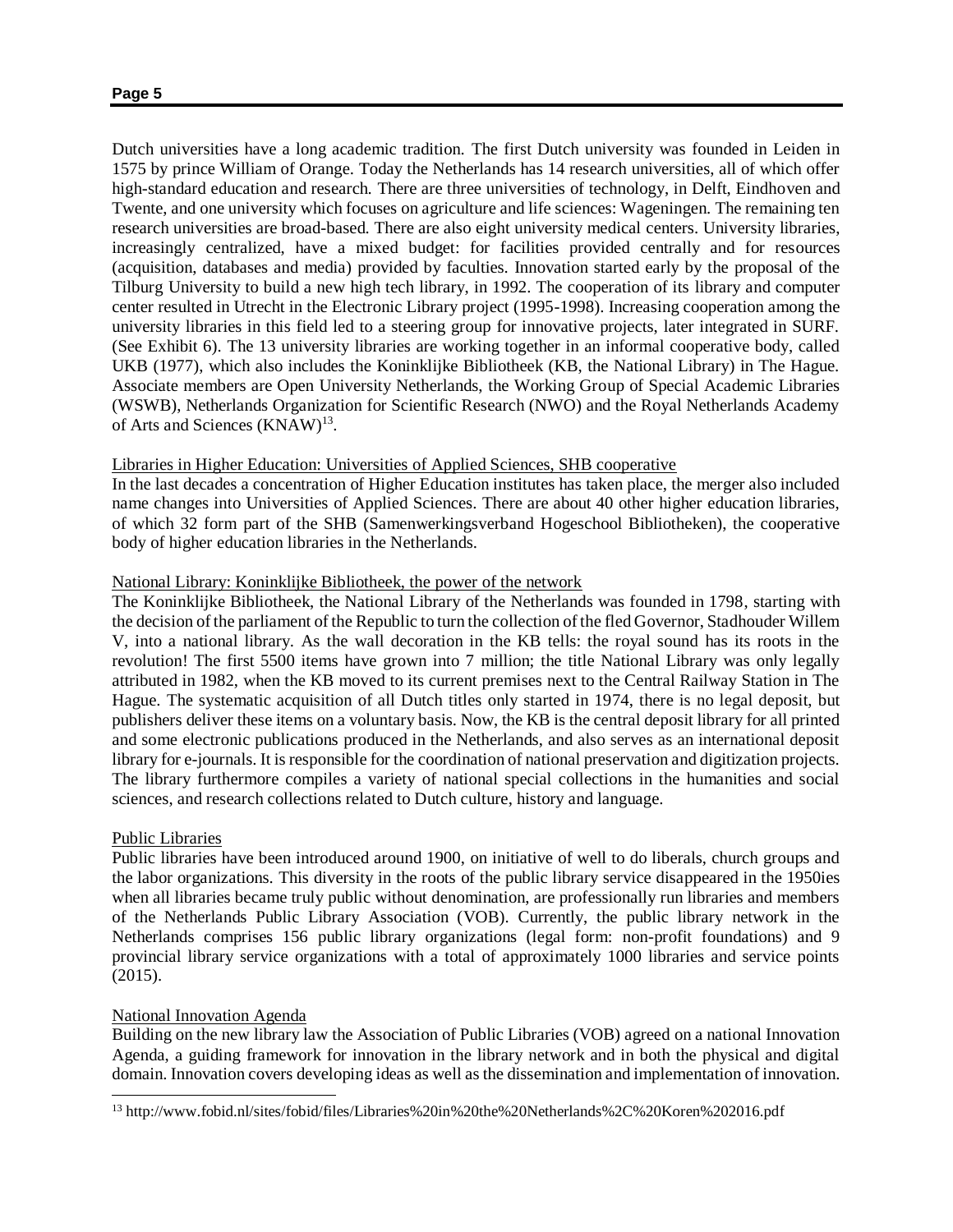The four priorities for the period 2016-2018 are: Youth and Education; Participation and empowerment; Personal development, and Change and widening of the classical library.

## **Rotterdam a City of Contrast**

The Rotterdam-Rijnmond area where Rotterdam is part of consists of 21 communities (COROP<sup>14</sup>) and has a population of about 1.4 million residents. Its economy is predominantly based on trade, transport and logistics, warehousing and the petro-chemical industry. The gross regional product (GRP) of the area is 43.000 euro per capita. This is a sharp contrast to the Amsterdam region were the GRP, is almost twice that of the Rotterdam-Rijnmond area namely 75.000 euro per capita in 2016<sup>15</sup>. The Rotterdam-Rijnmond are grew with 2.3 percent in 2016 which was in line with the national growth rate of 2.2 percent. The Amsterdam area grew with 3 percent outperforming the Rotterdam-Rijnmond area as well as the national economy. With an average standardized income of 25.000 euro the Rotterdam-Rijnmond region belongs to the lower half of all the regions in the Netherlands. The investments per capita in fixed assets in the region lag behind that of the Amsterdam region on average 2800 euro<sup>16</sup>. Out of all the regions in the Netherlands the Rotterdam-Rijnmond area has the highest percentage (8%) of unemployed citizens in 2016 compared to that of 6 percent for the whole Netherlands. The number of people that were using an unemployed benefit arrangement were 41 on every 1000 citizens in the region. Overall the economy of the Rotterdam-Rijnmond region is performing less compared to that of the Amsterdam region. It seems that the pillars of the Rotterdam-Rijnmond economy are longer term diminishing in importance and value. The chemical cluster and the harbor will have to transform to renewable energy and different business models. The municipal was keen to reposition Rotterdam for the economic challenges ahead. To elaborate on the economic blueprint: next economy a number of studies were conducted on how best to make Rotterdam ready. Part of these studies were based and inspired on the ideas of the American economist Jeremy Rifkin<sup>17</sup>. The RPL can play an important role in the transition from an industry based economy towards a knowledge economy by developing its population and by creating social capital for Rotterdam.

## Rotterdam's main socio-demographic characteristics

A growing population in the period 2013-2030, but at a lower rate than in recent years. Neighborhoods can experience quick transformations in population structure and profile. In just a few years, what is an impoverished neighborhood now can turn into an up-and-coming trendy part of town. Rotterdam has a relatively young population. There is an overrepresentation of age categories 20-29 and 30-39 years. The share of youths (0-19 years) in the total population has stabilized. Rotterdam has a mildly rising aging population: 14% in 2012 goes up to 18% in 2030 (national average: 16% up to  $24\%)^{18}$ .

## *Many people have low incomes.*

14.1% of household incomes are below the low-income threshold. 17.6% of children under 17 are being raised in poverty. 28% of the elderly (over 65 years) have their old-age pension as their single income.

## *Growing population of ethnic minorities.*

In 2014, 49% of a total of 618.357 residents belong to an ethnic minority. This percentage is more than twice as high as the national average (21%). In 2030 the percentage of 'indigenous' people will be around 40%. Many people are functionally illiterate: a percentage of 18.8% in Rotterdam as opposed to 11.9% nationally<sup>19</sup>.

l

<sup>14</sup> https://en.wikipedia.org/wiki/COROP

<sup>15</sup> <https://www.cbs.nl/nl-nl/achtergrond/2017/19/de-economieen-van-amsterdam-en-rotterdam-vergeleken>

<sup>16</sup> https://www.cbs.nl/nl-nl/achtergrond/2017/19/de-economieen-van-amsterdam-en-rotterdam-vergeleken

<sup>17</sup> <http://www.thezeromarginalcostsociety.com/>

<sup>18</sup> https://www.narcis.nl/organisation/RecordID/ORG1237090

<sup>19</sup> Stichting Lezen & Schrijven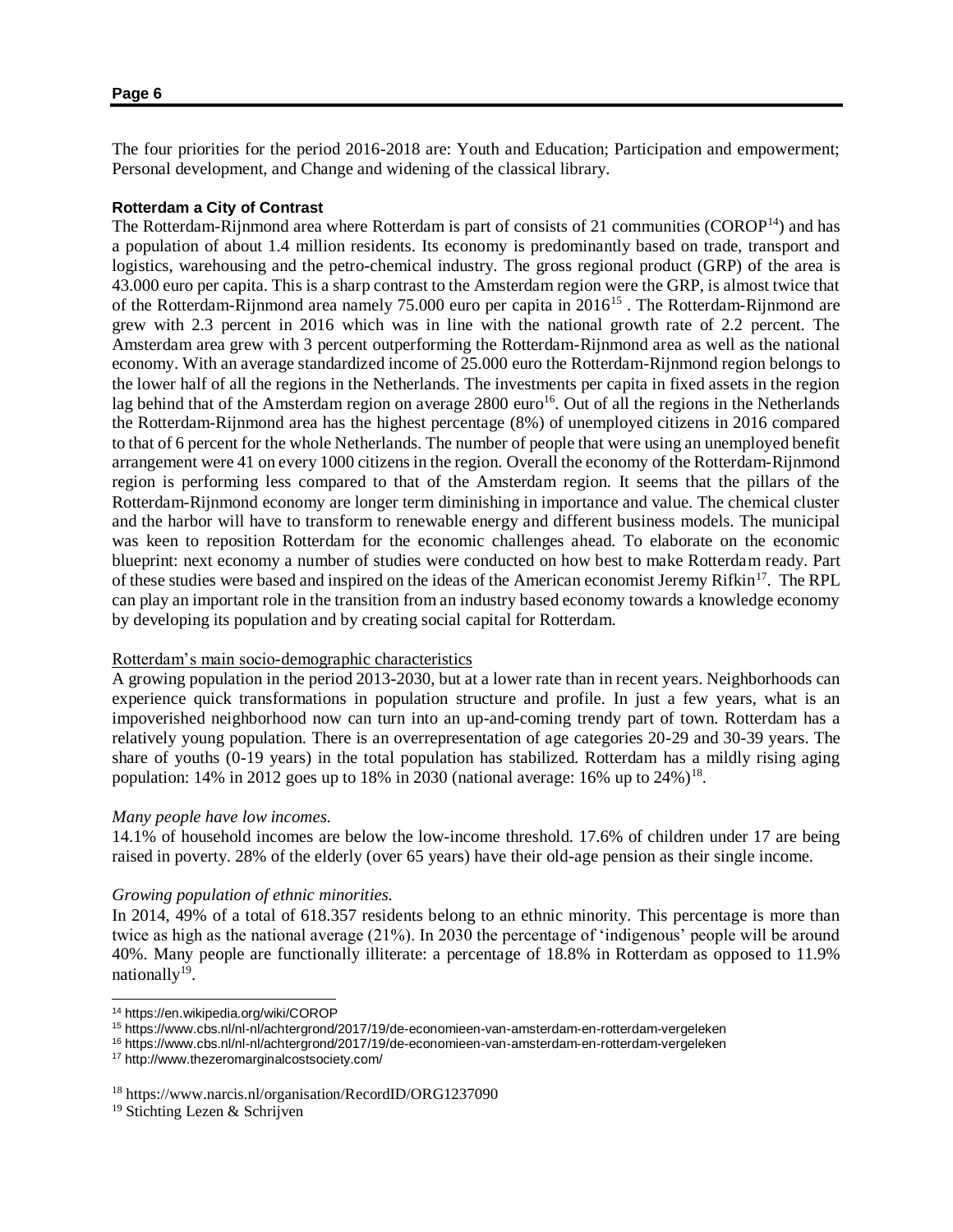## *Low level of education.*

The level of education among Rotterdam's working population is rising, yet is lower than in other major cities. High level of unemployment. Of the four major cities, Rotterdam has the highest share of people on welfare. Around 30% of Rotterdam's residents in the age category 19 to 64 years have no paid employment.

## *Low score in social index.*

The social index measures and plots different aspects of social well-being: competences, living environment, participation, and social contacts. It serves as an important indicator for social participation. Scoring a 5.5 in 2012, Rotterdam classifies as 'socially vulnerable'<sup>20</sup>.

Just like other Dutch municipalities, Rotterdam is accommodating refugees. Looking at the next five years, it is expected that this situation remains unchanged.

## **Strategy Program 2017-2020**

A journey of transformation to a library as a platform: 'Rotterdam Wide Web'

The RPLs strategic plan<sup>21</sup> has been formulated by the newly appointed management team to investigate the significance and place the library has within Rotterdam society. The management team has taken the proper time to consult employees, partners and other stakeholders. The developed policy is based on three strategic pillars: (see Exhibit 7)

## Core functions and programming:

This pillar contains all products and services that Rotterdam Public Library has to offer. These core functions will be incorporated in the choices Rotterdam Public Library makes in its programming. For instance, the core function 'skills & education' will be observed by programming a wide and diverse range of courses in linguistic skills and 21st century skills. But also by supporting people in filling out their tax declaration forms and by setting up a real live Makerspace.

## Presence:

Over the next few years, The RPL presence in the city will become much stronger. Access to Rotterdam Public Library's products and services is no longer restricted to its traditional locations only. Cooperating with a choice selection of commercial and cultural partners, they have an ever increasing number of service points and mobile facilities. And what's more, they're facing a major milestone in the upcoming renovation of the Central Library. This multiannual renovation not only includes a redevelopment of the building itself, but also a substantive step forward in order to be well equipped for their new vision and tasks. A tailored approach, flexibility, accessibility and reachability are the words that will lead Rotterdam Public Library ever closer to seizing its new position in their changing society.

## Digital library:

This pillar is about the essential integration of the physical and digital worlds. Rotterdam Public Library is transforming from a traditional library and an organization aimed at lending books, into a physical and digital platform where people can meet, study, relax and explore. The platform 'Rotterdam Wide Web' will become an innovative, accessible, independent, welcoming and inspiring platform that is deeply rooted in the city. A platform made for and created together with the people of Rotterdam.

 $\overline{\phantom{a}}$ 20

http://www.plusconfidence.nl/sites/default/files/Professionals%20working%20in%20disadvantaged%20neighbourh oods%20in%20Rotterdam.pdf

<sup>21</sup> https://www.bibliotheek.rotterdam.nl/images/Beleidsplan-Bibliotheek-Rdam-A4-Low-Res.pdf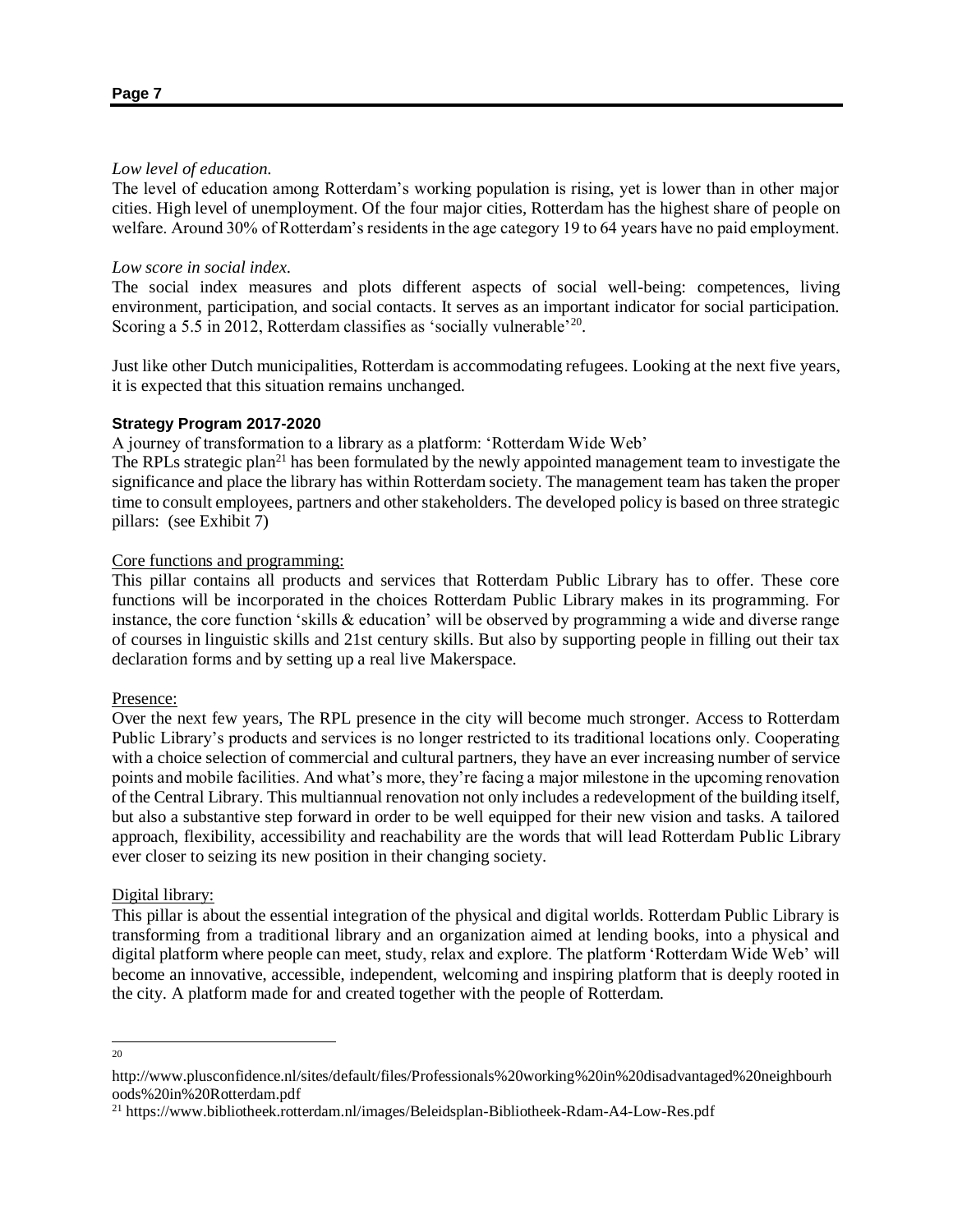The library needs to become a dynamic place where people can work, live, gain various skills, enjoy culture and meet other people. And 'place' is no longer just about a physical space, but refers to a virtual environment as well. Soon the library will not be a library in the traditional sense anymore, but instead will become Rotterdam Wide Web! A third place of significance to many, preferably all citizens of Rotterdam.

## Customer segments

All residents of the Rotterdam region are welcome in Rotterdam Public Library. But also people living outside the city are warmly invited to visit. Rotterdam Public Library sees all people of Rotterdam together as its 'public', the group of people its social core functions are aimed at. Within this definition of its public, Rotterdam Public Library distinguishes three specific target groups:

- *1. Families with children of young ages (0-12 years)*
- *2. Youths (13-26 years)*
- *3. Elderly people*

## Blue and green world

In its public, RPL distinguishes the people of Rotterdam who are 'able to live independently' and those who are 'learning to live independently'. Living independently is defined as: participate in society without being hindered by problems in language, math, digital skills and general communication skills. To distinguish these two groups neutrally, Rotterdam Public Library uses the terms 'blue world' for people 'able to live independently' (readers and digital frontrunners), 85 percent (525.000) of the population belongs to the blue word<sup>22</sup>. And 'green world' for those 'learning to live independently' (functionally illiterate people or people needing digital help), about 10 percent (62.000) of the population belongs to the green world. The remaining 5 percent consists of people with a disability. RPL's products and services created for the blue world are focused on maintaining people's ability to live independently and supporting people's self-development. The products and services created for the green world are focused on supporting people in the process of learning to live independently. The distinction between both worlds isn't strict – they overlap. Some people may for instance be part of the 'blue world' regarding language skills, but find themselves in the 'green world' when it comes to digital skills.

## Vision on products and services

The Rotterdam Wide Web is aimed at the needs of the people of Rotterdam to explore, study, meet and relax. Rotterdam Public Library's products and services are linked up with these needs. In addition, every product and service has to connect to one or more of the five legal core functions. Many of the products and services have a (largely) public character. Rotterdam Public Library distinguishes three categories in its products and services:

## *Category 1 public space and platform*

RPL's locations are open spaces, free of charge. Locals can meet each other here, study, and read a book or newspaper. Meeting rooms can be rented.

## *Category 2 information and lending function*

Visitors are free to consult the catalogues and collections. Employees are there to assist guests in finding the information they are looking for, and to provide context and interpretation. Members can lend all materials, with the exception of cultural heritage collections.

*Category 3 programming*

 $\overline{a}$ 

<sup>22</sup> New Rotterdam welfare 2016-2019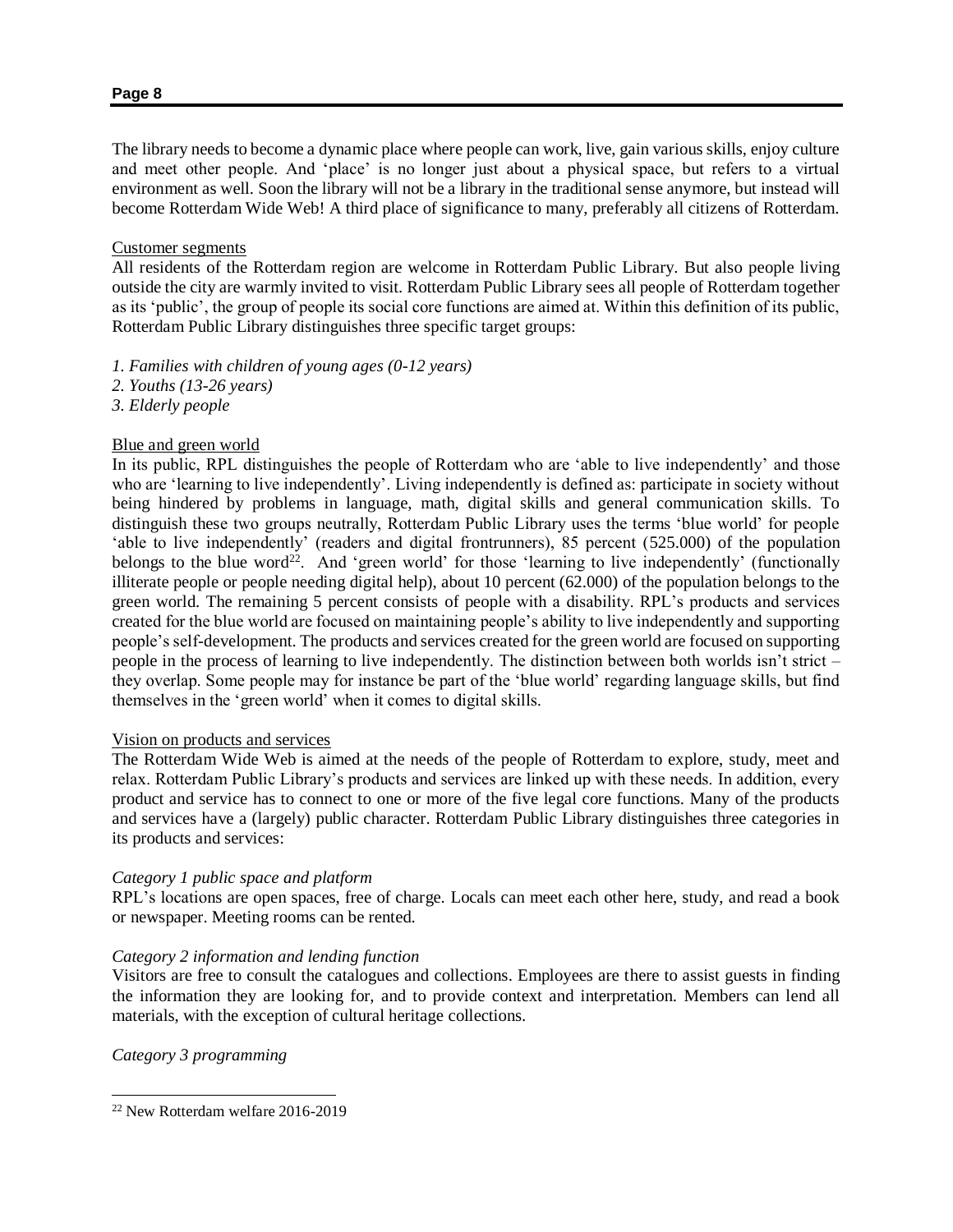Activities are developed and organized relating to reading pleasure & literature, education, (new) media, healthcare & well-being , culture and (local Rotterdam) heritage. These are activities such as language cafés, theatrical performances and new media workshops. In the near future, the public space and platform will remain of great value to Rotterdam's society. The information and lending function will decline. The challenge here is to make our customer practices and operations as efficient and as effective as possible. The category programming on the other hand will grow. By focusing on good programming concerning language, digital skills, personal development, social growth, and culture, Rotterdam Public Library creates an ever growing social value, as described in the five legal core functions.

## Vision on locations

RPL tends to its services from a very accessible and strong network of locations. In addition, Rotterdam Public Library also provides its products and services on the internet. The basic principle is that the virtual and physical library will reinforce each other in realizing the core functions and the social and cultural tasks. We call this development 'from collection to connection'. (See Exhibit 8)

### **Epilogue**

l

In the near future, the public space and platform will remain of great value to Rotterdam's society. The information and lending function will decline. The challenge here is to make their customer practices and operations as efficient and as effective as possible. However Kemperman is convinced that a cost recovering strategy will not suffice in the future. The objective will have to be profit not merely cost recovery. One of the challenges will be to cater to a market outside the RPL's system. The question that occupies him is: how much should we grow? And should we grow at all? Kemperman believed that growth especially in commercial activities, would lead to a certain degree of self-sufficiency. Envisaging that the municipality grants might be limited in the future or that financial assistance might be offered only in the form a loan, he understood the importance of moving towards self-sufficiency. On his way out of the office Kemperman realized that the shops were open until 21.00 hours on Friday night. This made it possible for him to visit Donner, a large book store in Rotterdam to search for some literature on entrepreneurship and business models. On the second floor where the management books where stocked his eyes were drawn towards a book called The Business Model Navigator written by Grassmann, Frankenberger & Csik<sup>2324</sup>. Kemperman is willing to find out if there are other models one could think of. He would like to investigate some ideas over the weekend in preparation of the next MT meeting on Monday. At the moment the RPL still has to cover approximately 15 to 19 percent of own income. These percentages might well be increased in the future and Kemperman would like to be prepared if they do.

<sup>&</sup>lt;sup>23</sup>Business Model Navigator Grassmann, Frankenberger & Csik

<sup>24</sup> https://managementmodellensite.nl/webcontent/uploads/Magische-driehoek-businessmodel-innovatie-Engelstalig.pdf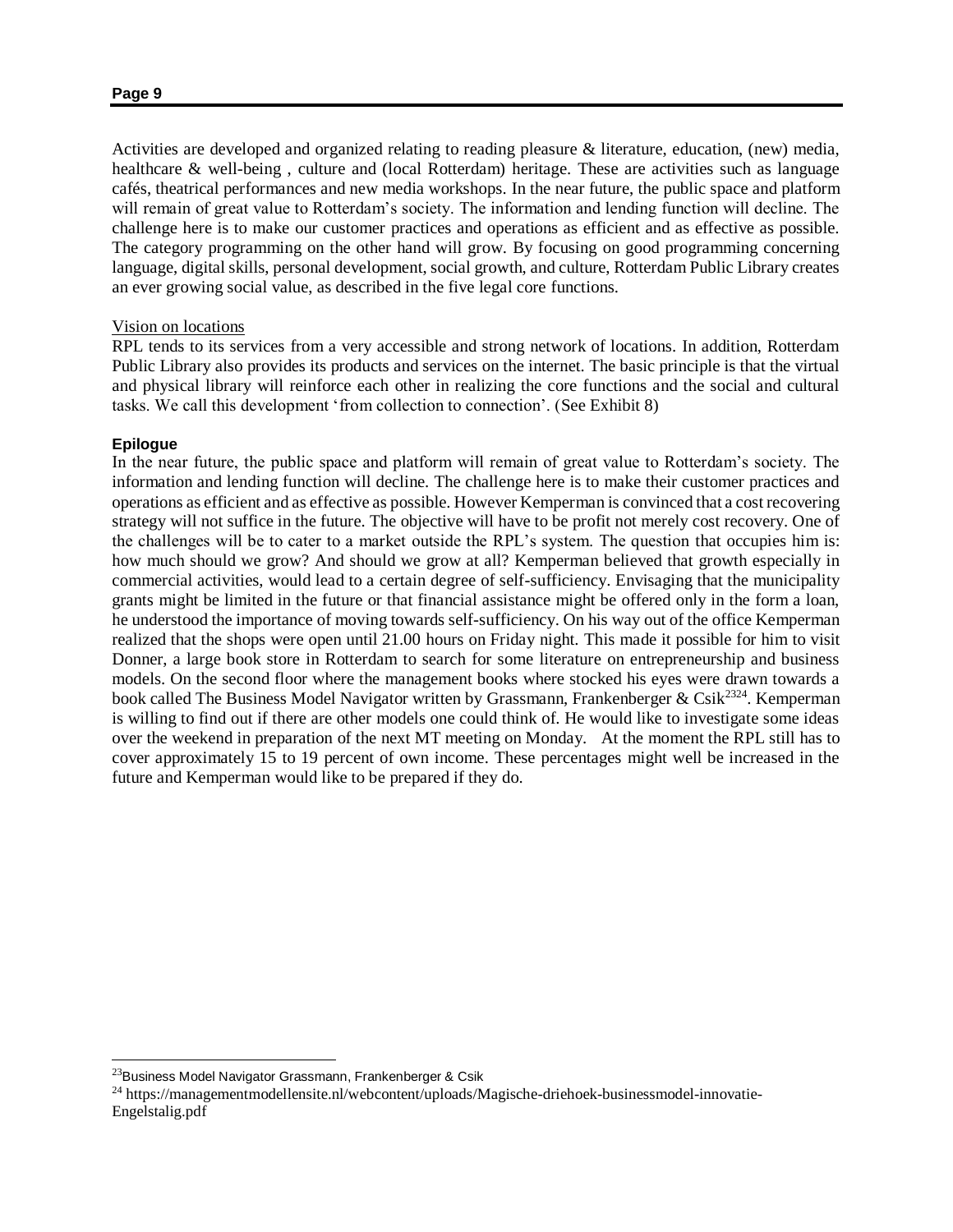## **EXHIBIT 1: ORGANIGRAM ROTTERDAM PUBLIC LIBRARY**

# ORGANOGRAM BIBLIOTHEEK ROTTERDAM Directeur-bestuunder **Financièn & Cantrol HEM** Secretariast Unit Markt- & Unit Effiliotheken Productontwikkeling Marketing &<br>Communicatio kТ FAMA Fondamewerving **Account Mgt** ľ ı т tãc. Centrale Bibliotheek Digitale vestiging **DistrictViest** District Oost District Zuid KC Educatie Evenementen Matrix-organisatie van Bibliotheek Retterdams Groen a afdeling "Districten" kinnen de unit Bibliotheken<br>Blauw a teams BLC, Educatie en Evenementen binnen de unit Markt- & Productentwikkeling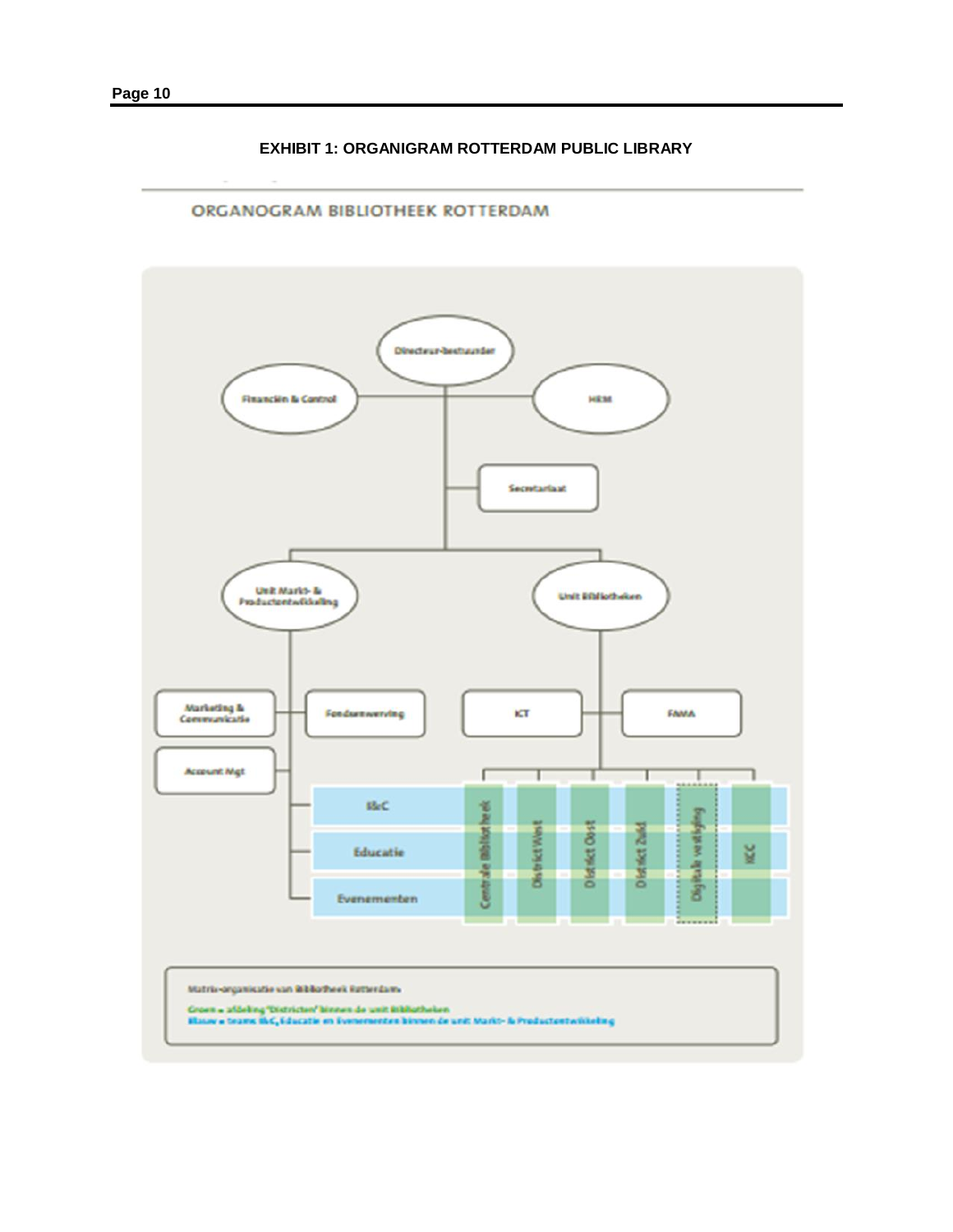## **EXHIBIT 2: MUNICIPALITY POLICY OBJECTIVES & PERFORMANCE COMPLIANCE INDICATORS**

### **Legal framework**

Acting as legal framework is the Wet stelsel openbare bibliotheekvoorzieningen (Wsob), which is effective as of January 1st 2015. The core functions of a library as defined by the Wsob are:

- 1. To provide in knowledge and information.
- 2. To stimulate reading and to introduce people to literature.
- 3. To create opportunities for personal growth and education.
- 4. To organize social events and debates.
- 5. To introduce people to art and culture.

These five core functions should, according to Wsob article 5, contribute to the personal growth of the general public and to the improvement of social opportunities. Additionally, the Wsob defines the relationship between the (public) libraries and the Koninklijke Bibliotheek (KB), the national library.

## **Independent foundation with ANBI-status**

Rotterdam Public Library became an independent organization as of January 1st 2013, and is now a foundation under a Board of Supervision. This had led to a more distant relationship with the municipality. The principal objective of becoming independent was to equip the library more thoroughly for (rapid) future developments in the media environment and library sector. Rotterdam Public Library has obtained the status of related party in order to be able to serve the public interest. Articles of association have been established to describe relations and authorities between library and municipality. The municipality still has an influence on the foundation by means of the eligibility rules and its associated performance requirements. Along with deciding to privatize the library, the city council also decided that it will keep defining the basic principles of the library policy and test the multiannual policy plan against these principles. Rotterdam Public Library has an ANBI-status, indicating that at least 90% of its operations will serve the public interest.

## **Basic principles as defined by the municipality**

Mayor and Aldermen (the municipal executive board) have defined basic principles against which the new 2017-2020 policy plan will be tested.

## *A tailored approach*

Rotterdam Public Library will adjust her products and services to the specific circumstances and needs of neighborhoods and to target groups like functionally illiterate people.

## *Accessibility and reachability*

Rotterdam Public Library aims to be as accessible and reachable as possible by having nearby locations for residents, reasonable prices, and long opening hours (depending on demand). An optional possibility here is join in and cooperate with 'Huizen van de Wijk' (community centers) and other local partners.

## *Municipal priorities*

Rotterdam Public Library is expected to follow trends and developments and to contribute to (future) municipal priorities as defined in policy programs like talent development, participation and integration.

## *Heritage*

Rotterdam Public Library is responsible for preserving, managing and unlocking (local) heritage, wherein the Erasmus collection is seen as a priority case.

## *Flexibility*

Considering the dynamic developments in Rotterdam Public Library's playing field, it is expected to organize its products and services in a flexible way as to be able to react to current developments in neighborhoods and/or in new municipal policy priorities.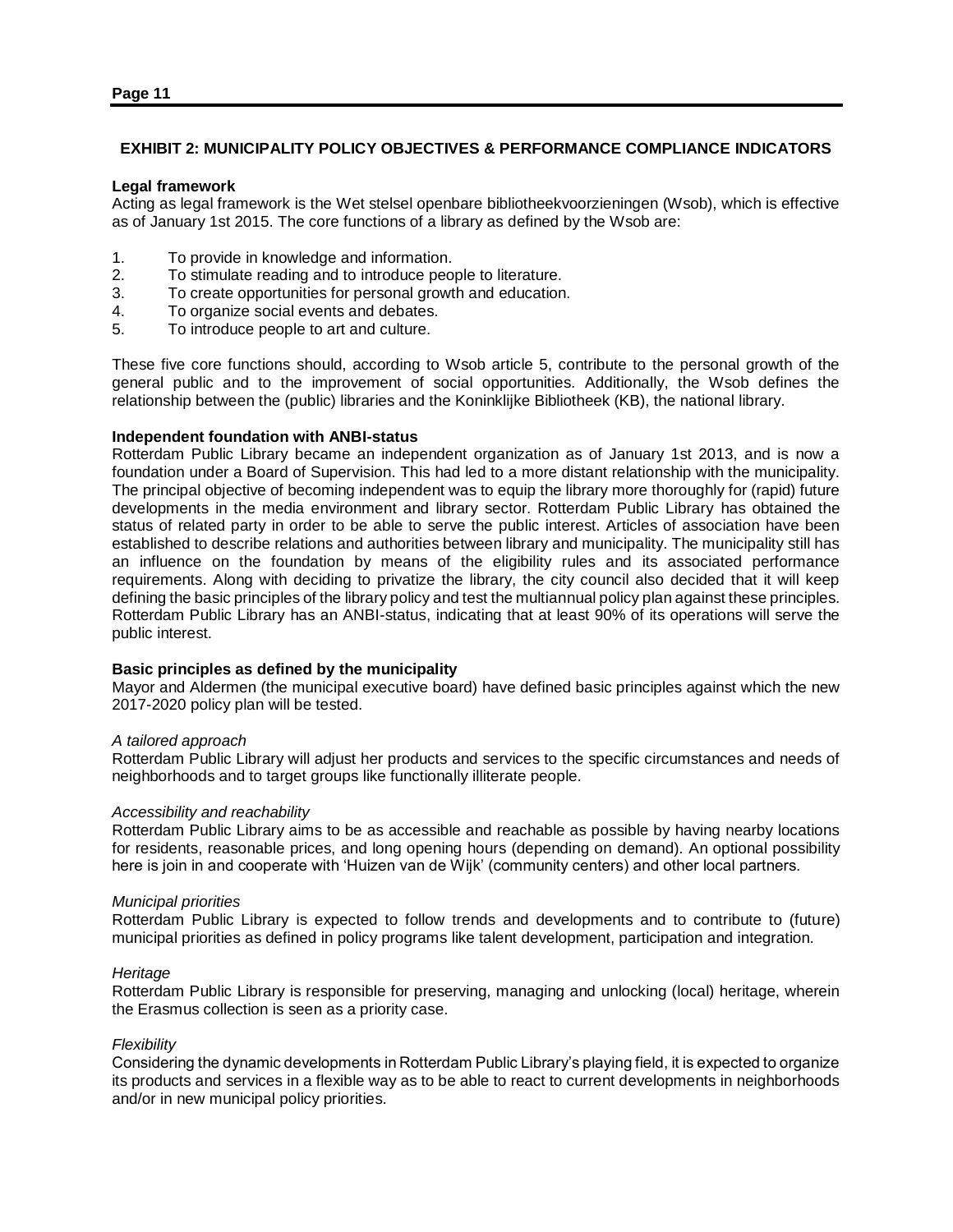## **Entrepreneurship and innovation**

Rotterdam Public Library is challenged, within the limits of its legal framework, public interest and municipal policies, to explore additional 'markets' and funds, improve its products and services, and cut costs, aiming to eventually reach a situation of being less dependent on municipal funding and being able to meet possible future cost increases. In addition, Rotterdam Public Library is challenged to perform its legal tasks and reach its municipal targets in an innovative way. There should be scope for experiments.

### **Performance requirements**

In conjunction with Rotterdam Public Library, and taking into account the basic principles as defined by the municipality, an actual and relevant set of performance requirements and indicators has to be established, based on the new multiannual policy plan and the yet to be finalized financial framework. This set will function as the basis for municipal funding.

### **Ambitions municipality of Rotterdam**

The context in which Rotterdam Public Library performs its social tasks is of great significance. Where possible, Rotterdam Public Library wants to contribute to the ambitions of the municipality of Rotterdam, such as:

- Optimal labor market participation of all residents of Rotterdam.
- Stimulate initiatives and networks which can help people to organize themselves.
- Focus on groups who need the support of the municipality and its subsidized partners most
- Increase the use of volunteers in (semi)professional organizations, thereby making the professionals more effective.
- Increase the dedication of public institutions to organizing employment and apprenticeships for socially vulnerable people, as well as supporting volunteer work.
- Stimulate people in their ability to live independently, including by increasing basic skills and health literacy.
- See to it that (elderly and socially vulnerable) residents of Rotterdam can live independently as long as possible within their own network, using the available public services.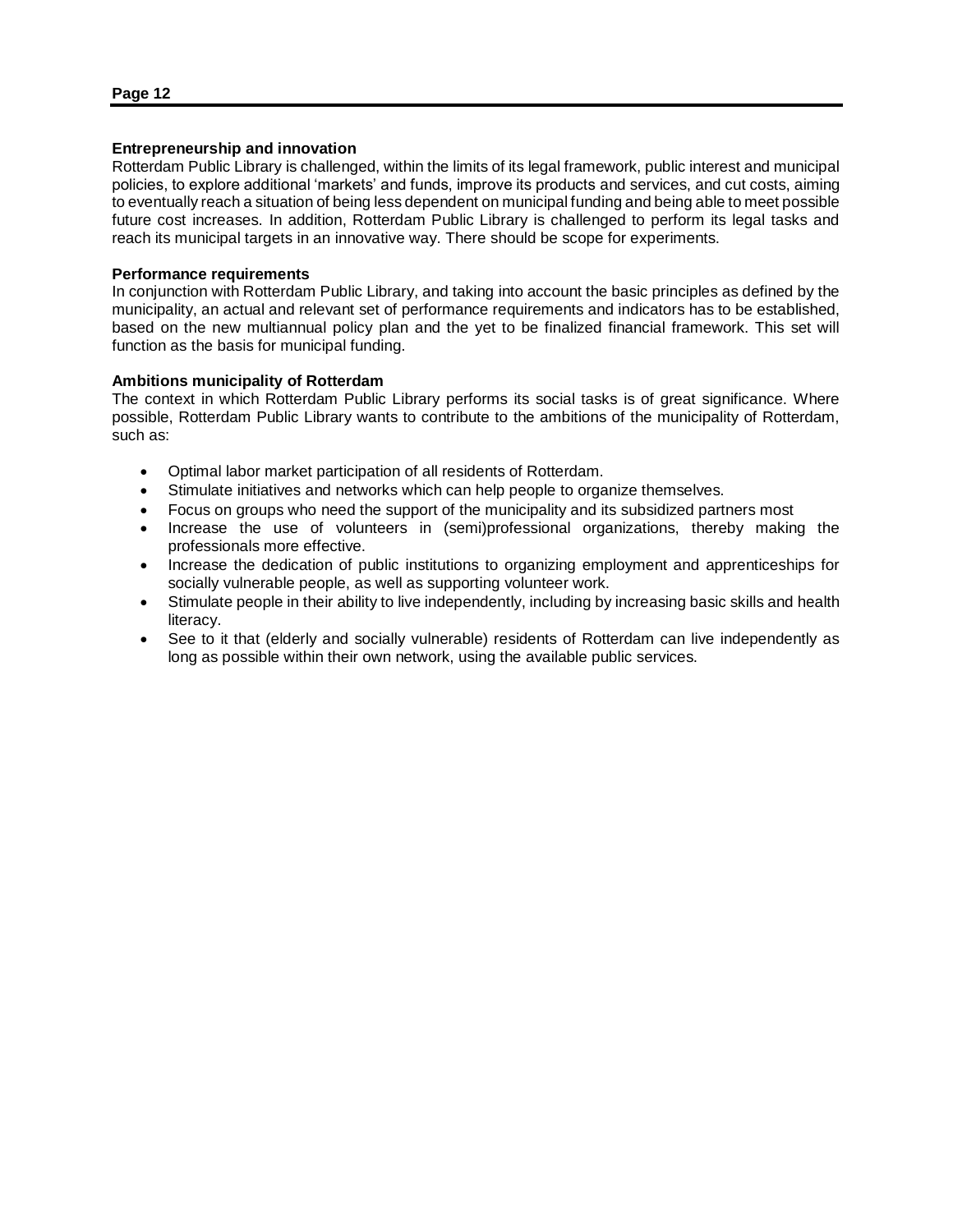## **EXHIBIT 3: THE FUTURE OF THE PUBLIC LIBRARY**

Forced by the digitisation of society, rapid social and economic change and the scaling back of the government sector, the library needs to reinvent itself. What, therefore, will be the purpose of the public library in 2025, and how will it be put into practice<sup>25</sup>?

## **Developments in society**

Society is changing, and knowledge and information are becoming increasingly essential production resources. If people are to take part in and contribute to the knowledge and information society, they need to be able to continually acquire knowledge and information, interpret it correctly and exchange it with other people. As the development of any skill is based on language skills, these are therefore essential for accessing and understanding any area of knowledge. Even so, despite the increasing importance of reading, developments seem to point to a fragmentation of the reading culture. Although the growth in digital media means that more is read on-screen, people spend less time reading books, and Dutch school children have, compared with children in other countries, a more negative attitude to reading. The closure of book shops, the transfer of sales channels to the digital domain and the shift from the printed word to digital also means that the visible elements and places that promote reading are disappearing from our physical surroundings. Continuing digitisation and the growing amount of information to be found on the Internet means that ICT literacy has become a basic skill. ICT literacy consists not just of basic computing skills, but also skills such as finding, assessing, interpreting and using information sources. Furthermore, the increased personalisation of content using algorithms means that users need to be aware that the information they see is a result of their online search behaviour, and that there is other information that they do not see. Not everyone is equally capable of acquiring these ICT skills and, although they have grown up in a digital society, young people are apparently less skilled in the use of the Internet than was previously thought. Even though the gap between those who do and those who do not have access to ICT has closed considerably, a new divide is opening up between those with sufficient ICT skills and those without. Because of that, there will still be groups that get left behind in the future, either due to lack of access to the latest technologies, or due to a lack of the required skills.

The rapid changes taking place in society mean that people need to develop the necessary knowledge and skills and continue to do so throughout their lifetimes: lifelong learning. In addition to language, information and ICT literacy skills, there will also be an increasing focus on '21st century skills'. These are teamwork, creativity, communication and problem-solving skills and critical thinking – all essential in the 21st century economy. Various developments can change the way in which these skills are acquired and in which knowledge is developed. Information dissemination is increasingly a two-way process, in which the distinction between author, reader and publisher (consumer and producer) is becoming more and more blurred. In addition, learning more often takes place outside the formal structures and within a social process. Aided and stimulated by modern communication technologies, people are informally organizing themselves in horizontal – sometimes global – structures around particular themes and interests. Community connections, knowledge sharing and synergy are becoming increasingly important, and the intelligence of the community is increasingly being drawn on to answer questions, generate creativity and innovate. Despite the growing connectivity in the digital domain, some are concerned about increasingly weaker connections in the physical domain. Physical social contact not only stimulates mutual trust, recognition and solidarity, but can also help prevent loneliness and develop mutual understanding. The closure of community centres means that there are fewer public organisations able to contribute to social cohesion within local communities, which affects the vitality of these communities. This applies in particular to smaller rural communities, in which facilities are increasingly under pressure due to the exodus to the towns. Leisure time is also increasingly under pressure. People have a growing need for convenience, speed and flexibility to be able to effectively organise and combine their working and private lives. Digital media can help, but can also contribute to feelings of stress and pressure due to the continuous demand for connectivity and accessibility. This therefore also creates a need to get away from it all from time to

l

<sup>25</sup> https://www.kb.nl/sites/default/files/library\_of\_the\_future\_12082014\_def.pdf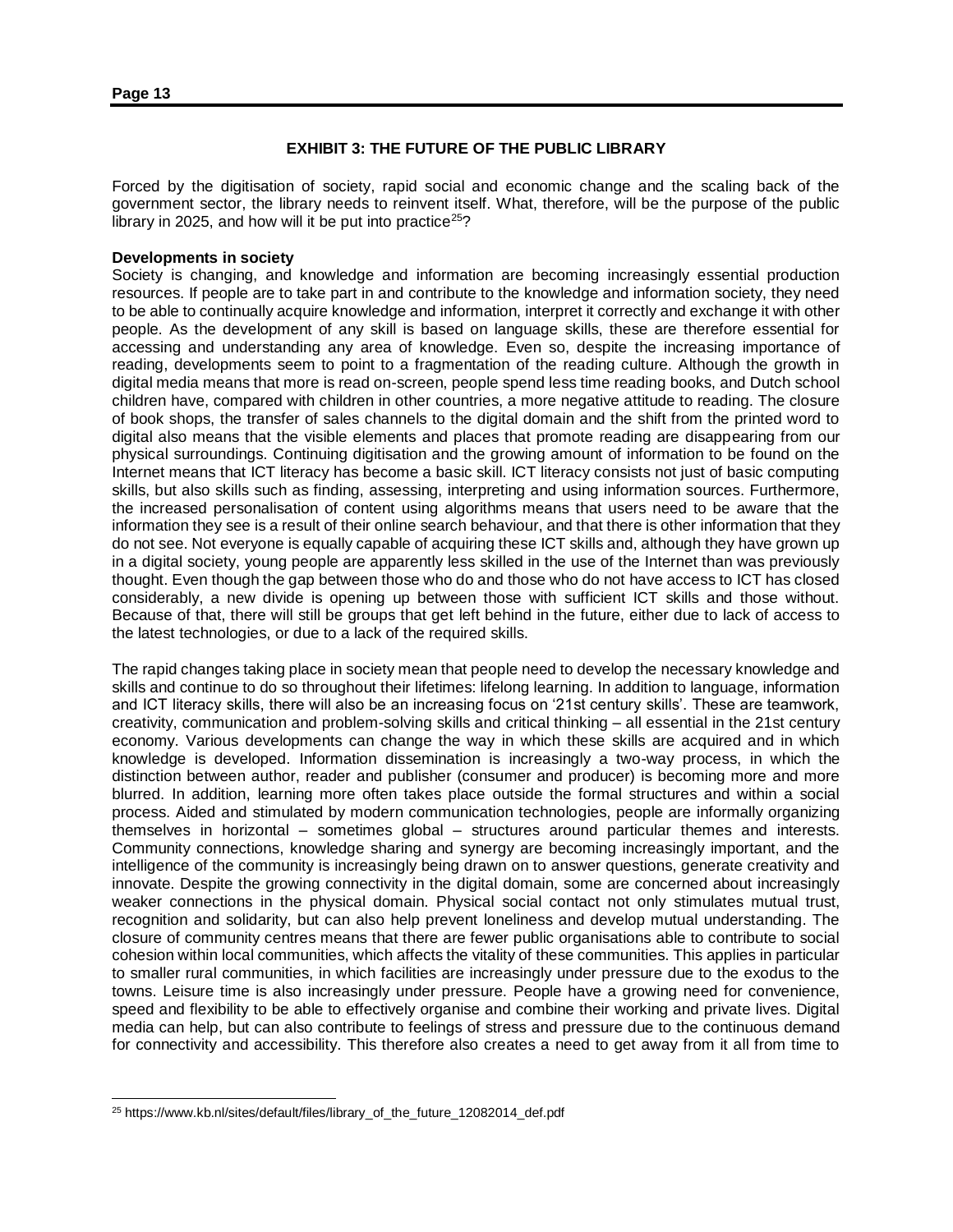time. As far as recreational activities are concerned, a shift can be discerned from an emphasis on observation to experience.

### **The future purpose of public libraries**

The core purpose of libraries will be to contribute to and form a foundation for the knowledge and information society. This means stimulating, supporting, facilitating and equipping people with what they need to be able to participate in and contribute to the modern knowledge society. The core task of the library begins with literacy in the broadest sense. Reading is the cornerstone of knowledge acquisition, and stimulates imagination and creativity. Supporting reading skills and promoting a reading and literary culture therefore need to remain at the heart of the service provided by public libraries, certainly now that the reading culture is under such threat. ICT literacy, and in particular correct information interpretation and usage, is also a basic skill for participation in society and for the acquisition and exchange of knowledge. Libraries are experts in finding, connecting and transferring information and will continue to play an important advisory role in this in the future. The library will surprise and inspire, and challenge people to embrace enrichment and reflection in a world of personalisation and filtered information. The library will also need to focus on other important skills that are required of people in the 21st century. By putting in place a stimulating learning environment, the library will provide a platform for people to meet and to share knowledge, so that they can acquire these specific skills. The library will focus therefore not just on eliminating disadvantage but also on developing talent. In an increasingly individualised society, the library provides a meeting place. After all, knowledge cannot be developed without some form of socio-cultural meeting place. Libraries add vital value to all the opportunities provided by digital resources: an attractive, stimulating environment to learn and to read, to be amongst other people or to escape from the constant pressure of connection. The library of the future will therefore be a modern agora – a modern socio-cultural marketplace – a central, dynamic meeting place where people can relax and meet other people, and where they are encouraged to take an active part in society.

### **Defining the purpose: from collection to connection**

The way in which the library achieves its purpose will change in the coming years. The easier it becomes to find information elsewhere, the less need there is for libraries to provide access to their own collections. In a modern network society, reading and learning will be increasingly influenced by, or even part of, social processes. Rapidly-developing information and communication technologies will also make it easier to ask questions of and share information with other members of the community. The library of the future will therefore need to focus more on creating, stimulating and facilitating useful connections. More than ever before, people can learn and study by themselves and at home, as they can find everything they need on the World Wide Web. The library will supplement this, and become a social learning platform where people – supported and stimulated by the resources available – can work and study together. Visitors to the library will come to learn and share knowledge. Libraries operate in the local social context. Their success depends on the connections they are able to make with and between people and the local community, local government, the local business community and local public organisations. Their firmly-anchored, physical presence in society, their accessibility and their trustworthiness makes them an attractive partner for other organisations. They can therefore facilitate access to a wide variety of activities and take on a role of local guide and agent.

### **The road ahead**

The developments in information technology and the social and economic changes taking place mean that libraries are going to have to change both the way they are run and the services they provide. They also need to make it clearer to people what the outcomes and benefits of their social purpose and corresponding tasks are.

The logical question is what the relationship between the physical and the digital library will look like. Of course, it is clear that libraries will need to transfer a large part of their operations to the digital domain, as digitisation is in full swing. The two domains should supplement, rather than be independent of, one another: the digital library will complement the physical, and vice versa. Both will strengthen and enrich one another, and in each domain people will be invited to make use of the other. This kind of integrated approach will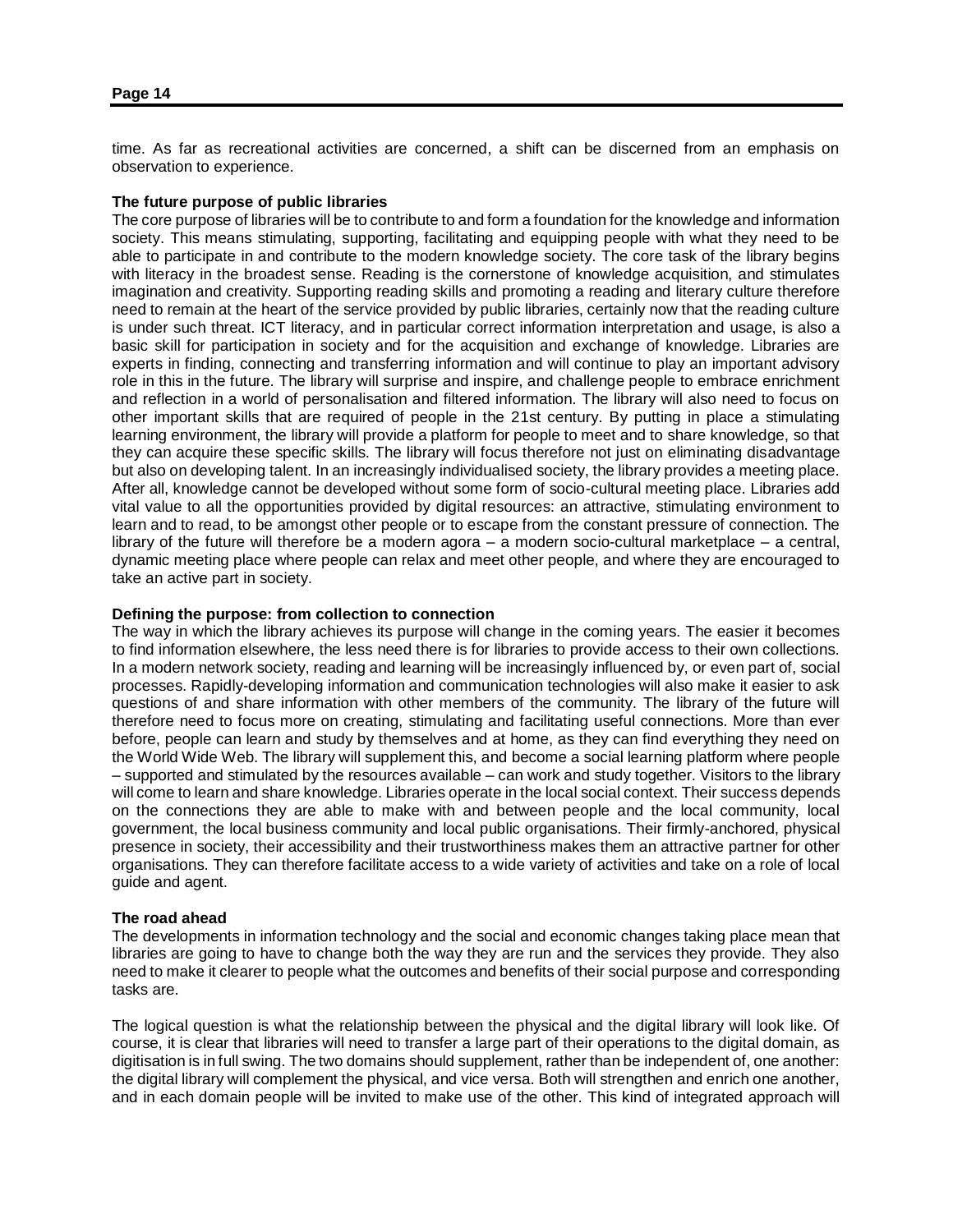enable libraries to offer visitors a richer experience. A successful transformation to an innovative library based on connections implies a proactive attitude on the part of the library. Successful socio-cultural entrepreneurs are alert, creative, bold and convincing, combine substance with marketing acumen and look for support for their organisation and services, also financially. They constantly weigh up the balance between demand and supply-focused products, they network, enter into social alliances and create a learning library network in which successes are shared and adopted if they are found to fit the local environment and situation.

### **Conclusion**

Since its origins in the early 20th century, the library has focused on the development of both the individual and society as a whole. The founding principles of the public library will remain unchanged in 2025: the library will still contribute to the development of the individual, and therefore remain a vital link in the future knowledge society. Apart from schools, the library will be the only institute to guarantee open access to information and sources for the development of the individual. The library in 2025 will, like that of now and a century earlier, provide access to information and knowledge. Whereas printed matter has been the main carrier of such information and knowledge for many decades, we will see a multiplicity of knowledge and information forms in the future – in databanks and electronic books, as well as on paper and in people's heads. The library will form a hub in which much of this knowledge comes together, is actively shared and further developed. The library will be a present-day agora – a modern socio-cultural marketplace – the beating heart of the community. It will distinguish itself from other meeting places by its easily-accessible, non-commercial character. Its physical location will give it socio-cultural value in cities, towns and villages, and ensure that it makes a real contribution to a sense of community and cohesion.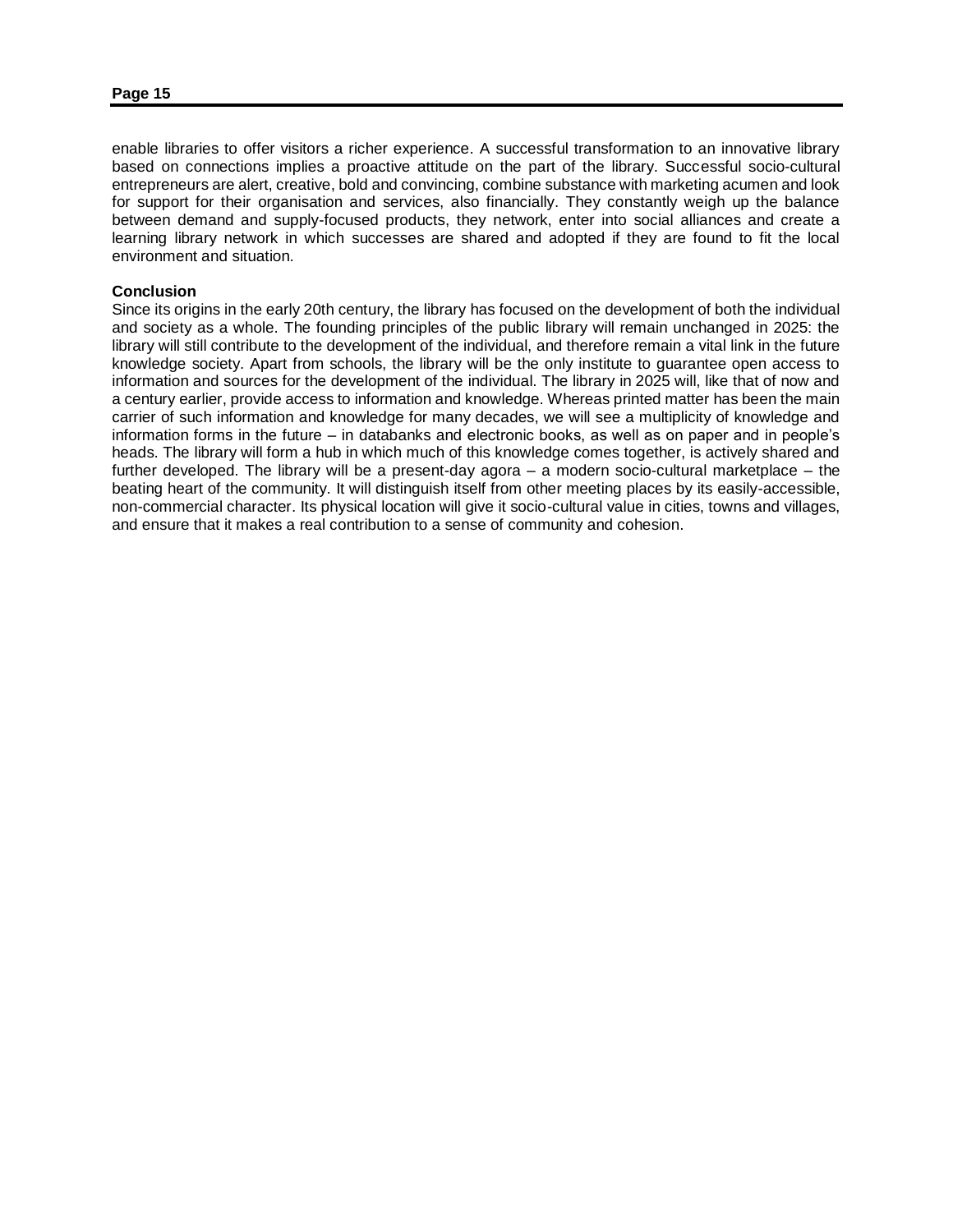

## **EXHIBIT 4: COMPETITOR LANDSCAPE DUTCH LIBRARIES**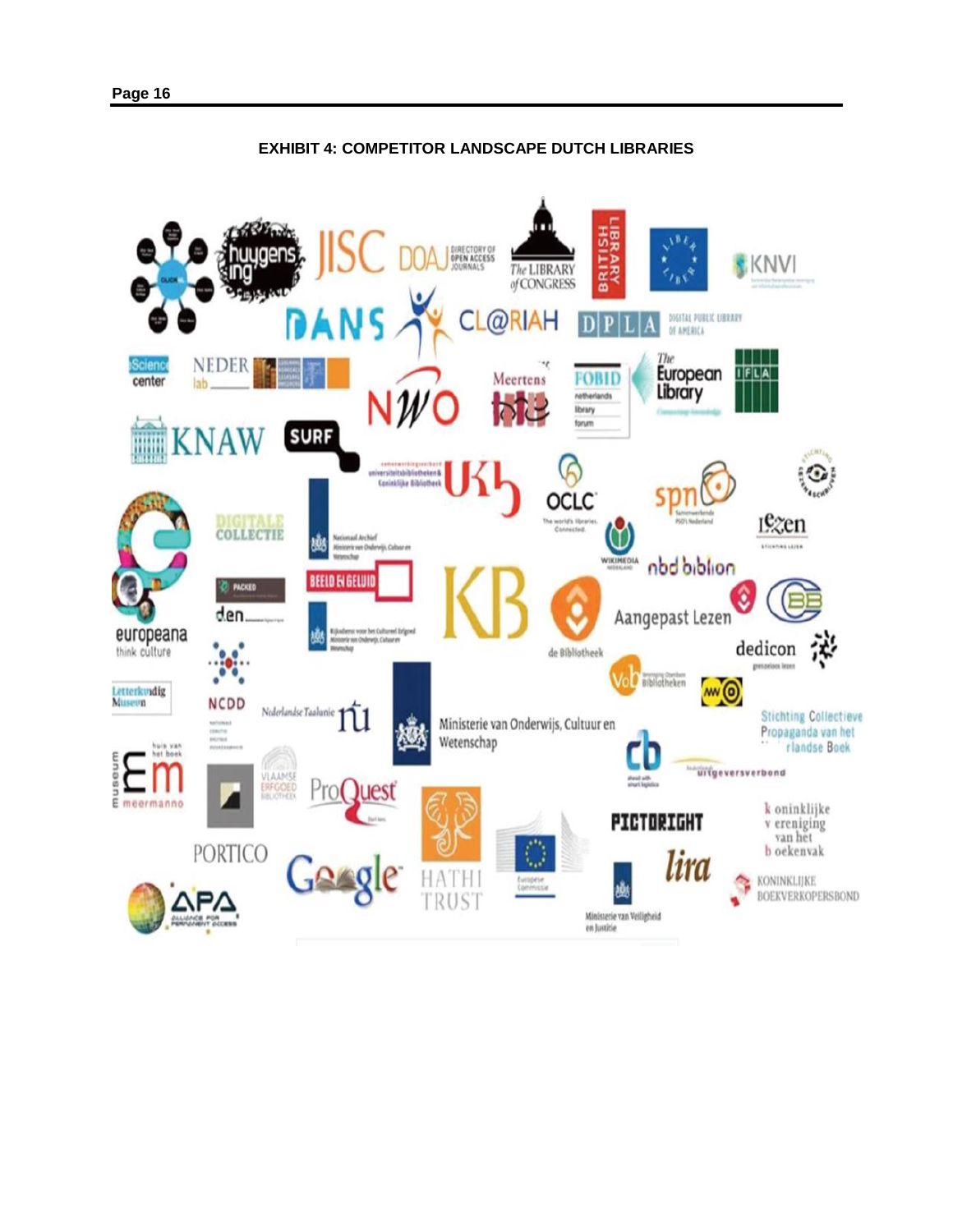

## **EXHIBIT 5: NATIONAL STATISTICS ON READERSHIP AND MEMBERSHIP**

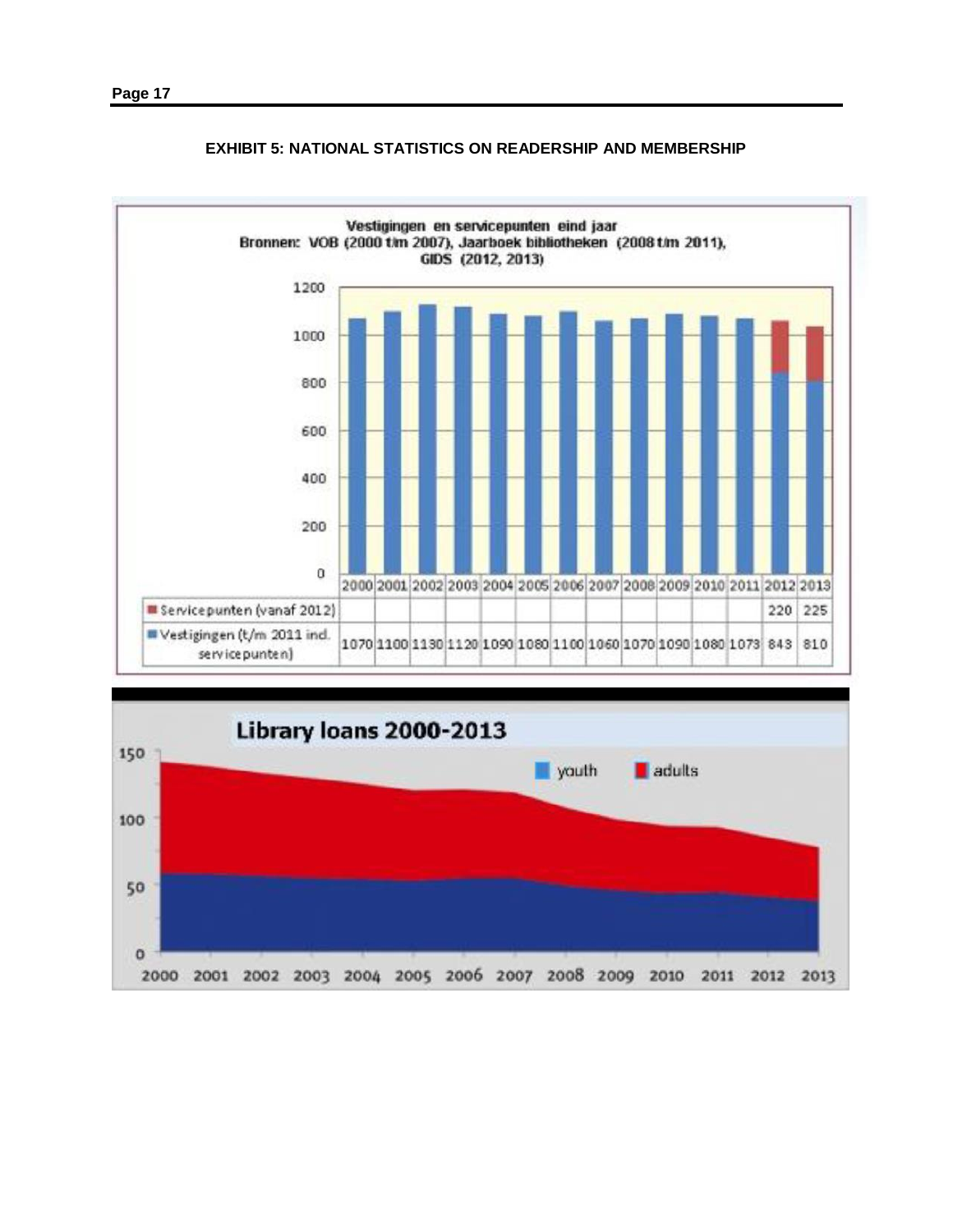## **EXHIBIT 6: SURF**

### **About SURF**

SURF is the collaborative ICT organization for Dutch higher education and research. The SURF cooperative serves as a joint platform where Dutch research universities, universities of applied sciences, university medical centers, research institutions and senior secondary vocational education institutions, work together to develop ICT innovations. SURF U.A. Cooperative is a cooperative association (of 69 affiliated organizations) with excluded liability. It comprises the cooperative office (SURF office) and three operating companies: SURFmarket (ICT offers for education and research; online store for students and staff), SURFnet (ICT infrastructure networks used by 180 institutions) and SURFsara, Netherlands' national supercomputing center. In its policy plan 2015-2018, SURF focuses on a federative e-infrastructure for education and research; optimal use of data, tailor-made education; impact of research; safe and reliable environment, and efficiency and safety in work processes.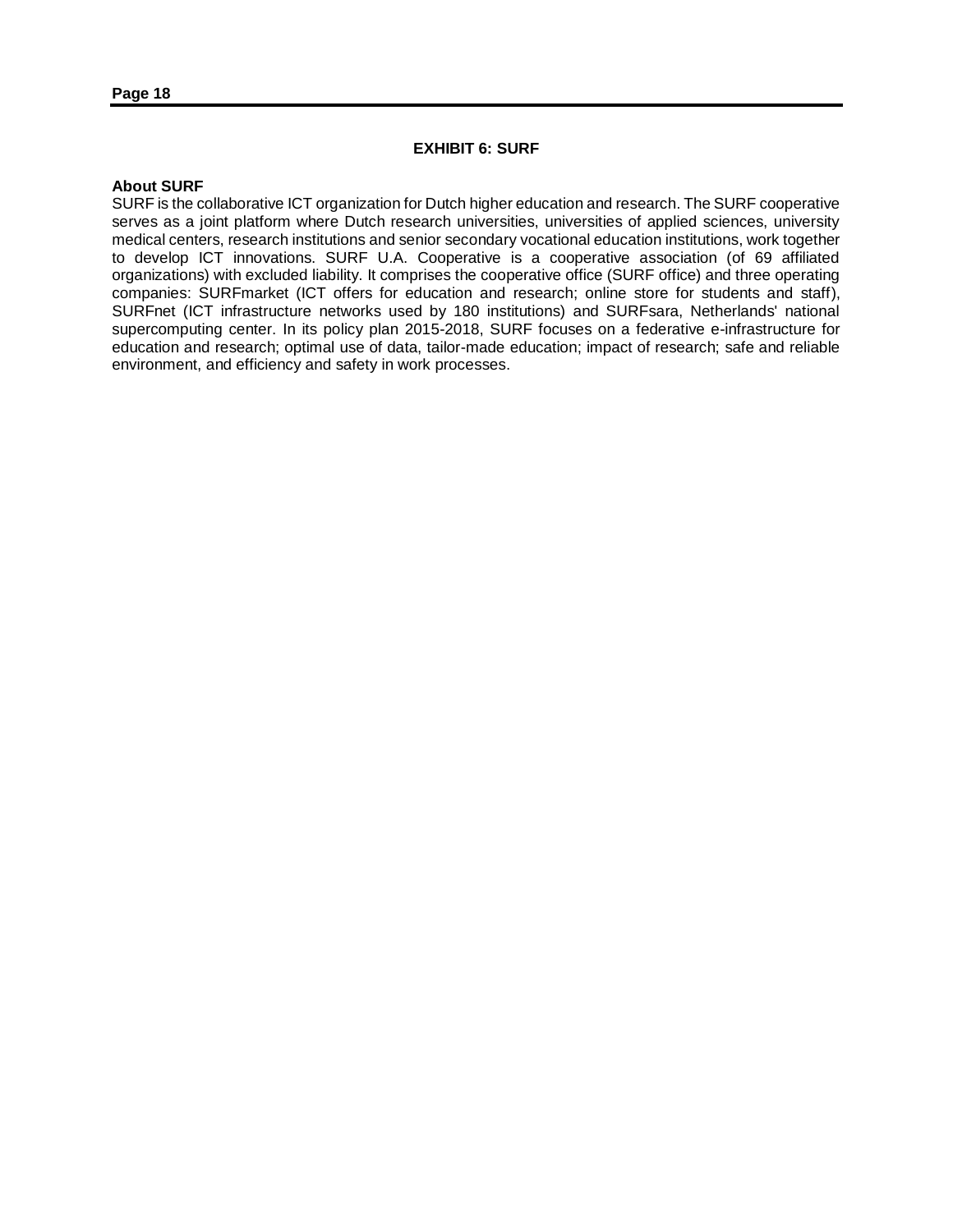## **EXHIBIT 7: STRATEGIC PROGRAM 2017-2020**

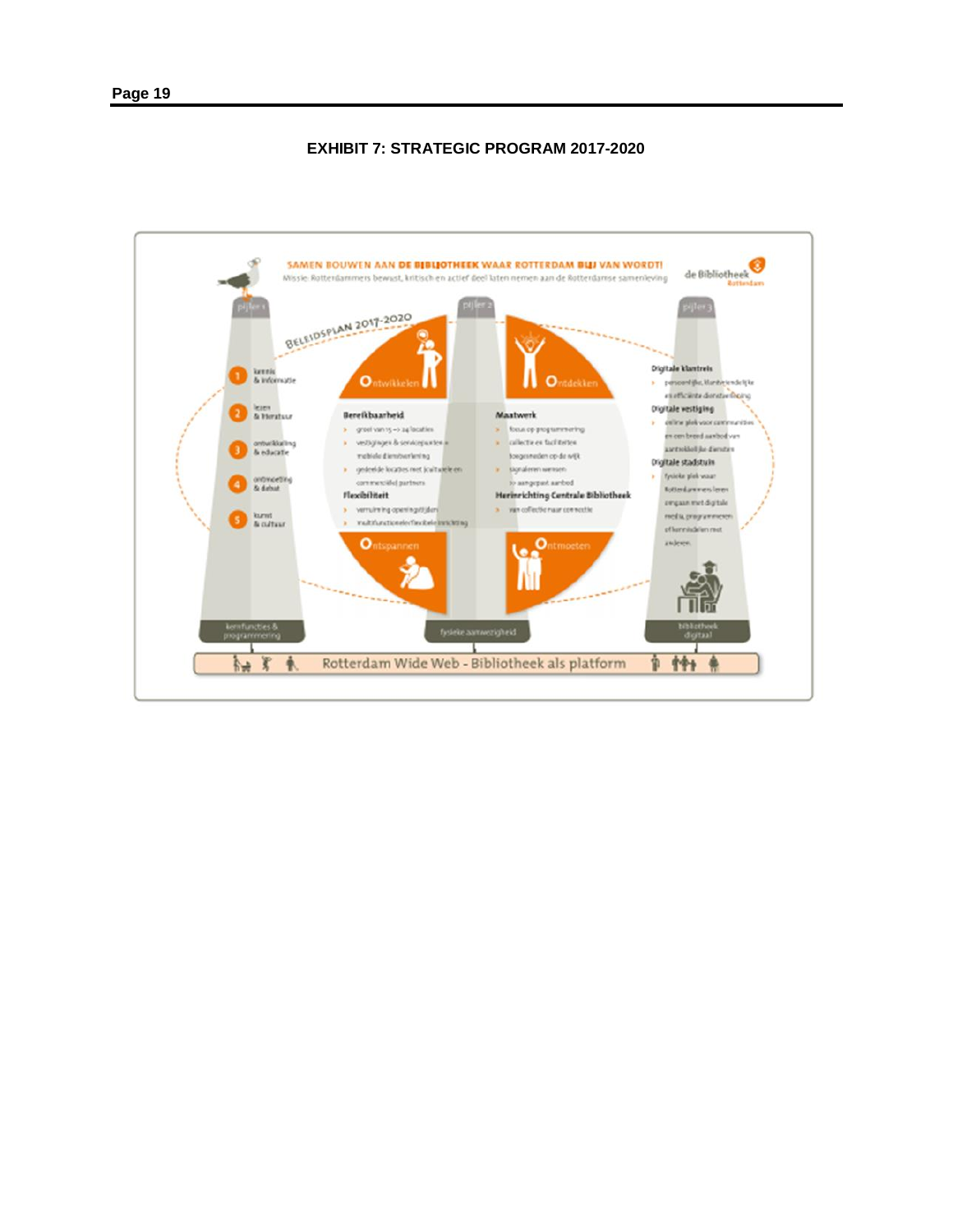## **EXHIBIT 8: LOCATION AND PRESENCE RPL IN ROTTERDAM**



Aanwezigheidsplan van de Bibliotheek Rotterdam in 2020 (indicatief)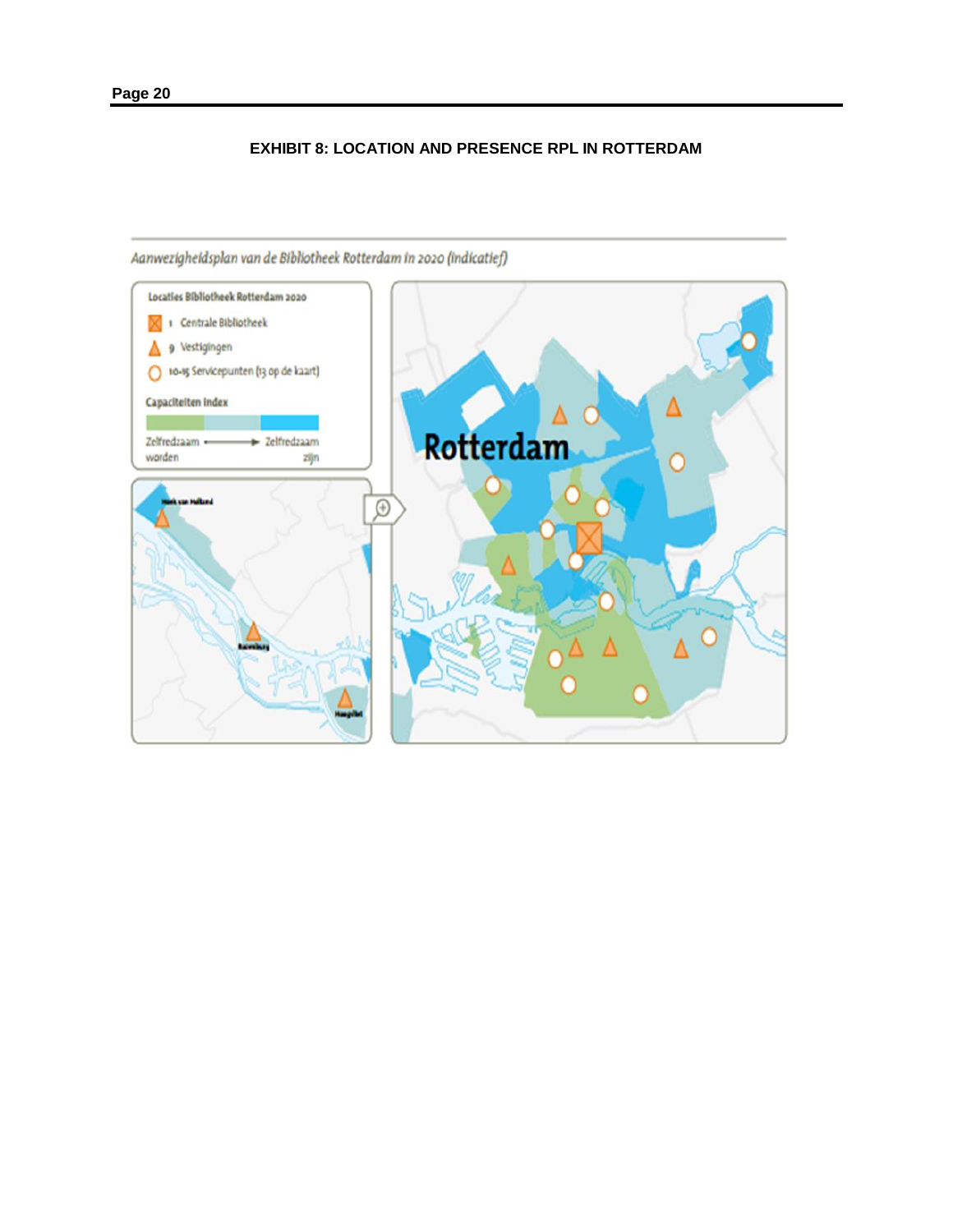# **EXHIBIT 9: STRATEGIC PROGRAM 2017-2020**

See box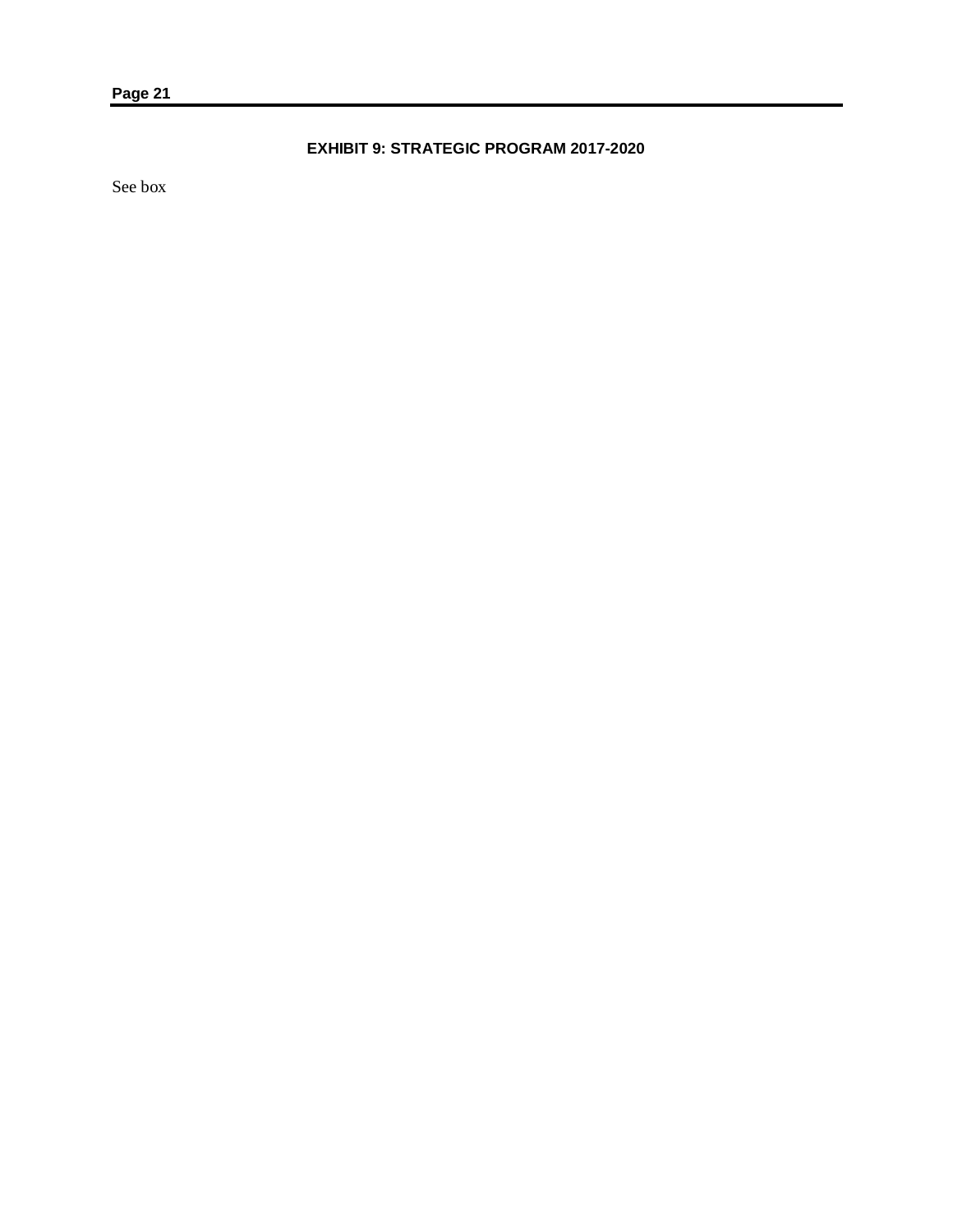# **EXHIBIT 10: ANNUAL ACCOUNT 2016**

See Box